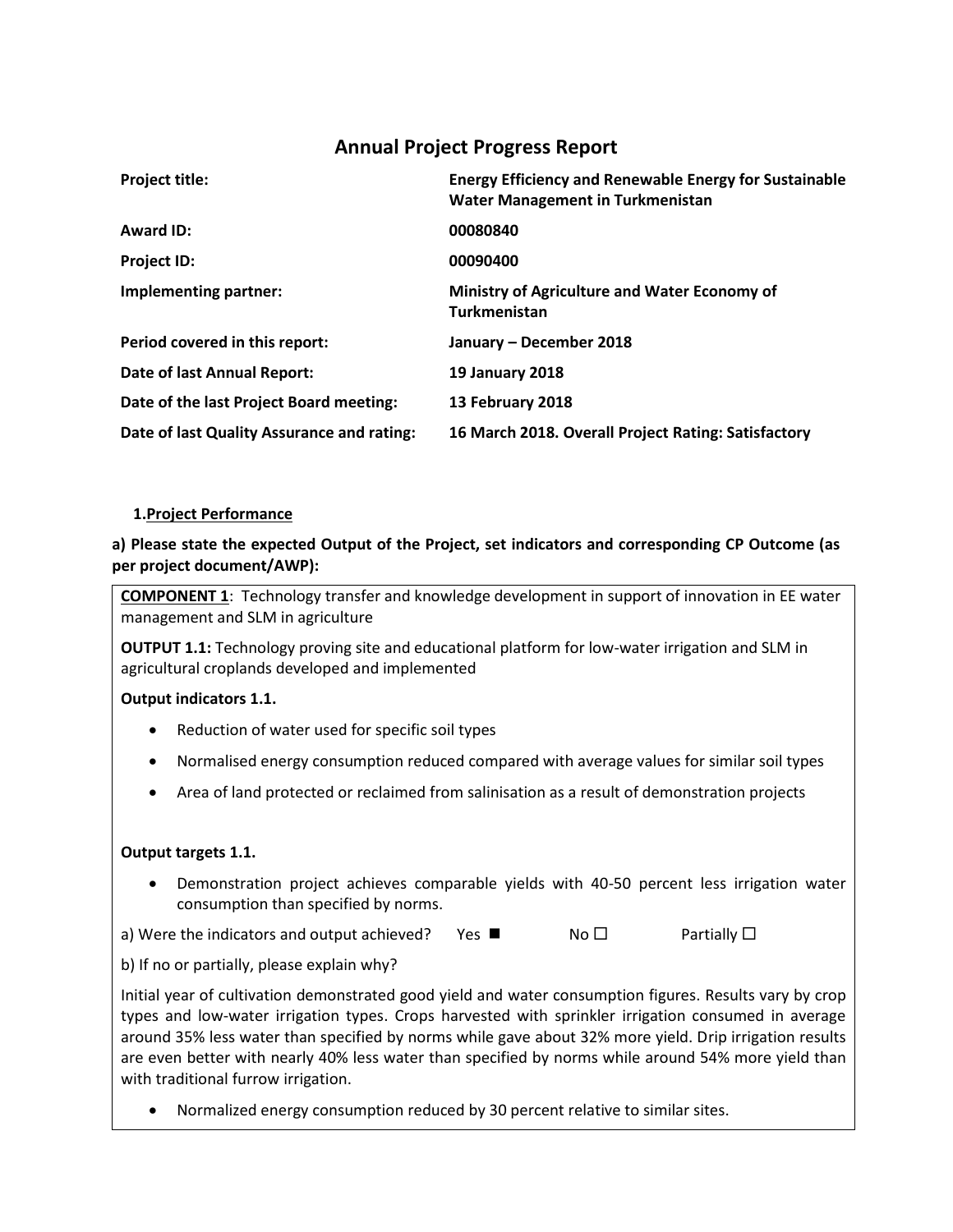a) Were the indicators and output achieved? Yes  $\blacksquare$  No  $\square$  Partially  $\square$ b) If no or partially, please explain why? Based on the calculations of International GHG emissions reduction expert, application of low-water irrigation systems reduced by 30 percent normalized energy consumption at Geokdepe research site relative to similar sites with traditional type of irrigation and infrastructure. • 300 ha of land protected or reclaimed from salinisation as a result of demonstration projects a) Were the indicators and output achieved? Yes  $\Box$  No  $\Box$  Partially  $\blacksquare$ b) If no or partially, please explain why? Based on the collected soil samples, Geokdepe site soils are classified from slightly and moderately saline (about 5%) to strongly and very strongly saline (remaining 95%). The project took certain measures to combat salinization at Geokdepe 145 ha plot through improvements in drainage canals in 2016, construction of piped irrigation network in 2017, construction of low-water irrigation systems and planting some crops irrigated with efficient irrigation technologies in 2018. The project experts also provide advisory support and trainings to local farmers working at research site and other neighbouring farms on efficient water use and SLM techniques. All these activities will contribute to remediation of lands from salinization. Land rehabilitation and salinity reduction process normally takes several years, so project will be monitoring salinity level throughout the project lifetime.

**OUTPUT 1.2:** Audits and servicing of pumps of various sizes in both interdistrict water networks and on farms in all velayats of Turkmenistan

**Output indicator 1.2**. Number of pump audits completed by project (total and diesel pumps) and energy saving achieved by replacement and/or fixing of old pumps

### **Output targets 1.2:**

• At least 100 pump audits completed by project, including audits of 25 diesel pumps

a) Were the indicators and output achieved? Yes  $\blacksquare$  No $\Box$  Partially  $\Box$ 

b) If no or partially, please explain why?

Project experts in close coordination with and assistance of Ministry of Agriculture and Water Economy conducted audit of efficiency and energy consumption of 121 pumps including 46 diesel pumps in 2017. International experts estimated old pumps to be around 30-35% less efficient compared to the nominal design efficiencies.

• 20 percent energy saving achieved by replacement and/or fixing of old pumps

a) Were the indicators and output achieved? Yes  $\square$  No  $\square$  Partially  $\square$ 

b) If no or partially, please explain why?

Based on the recommendations of international consultants on energy audit of pumps and in consultation with key national partner, the project will replace 5 physically worn and technologically obsolete pumps by brand new energy efficient ones in 2019. Substituted pumps will go through audit to identify direct energy savings and prepare recommendations for the government for replication via state or private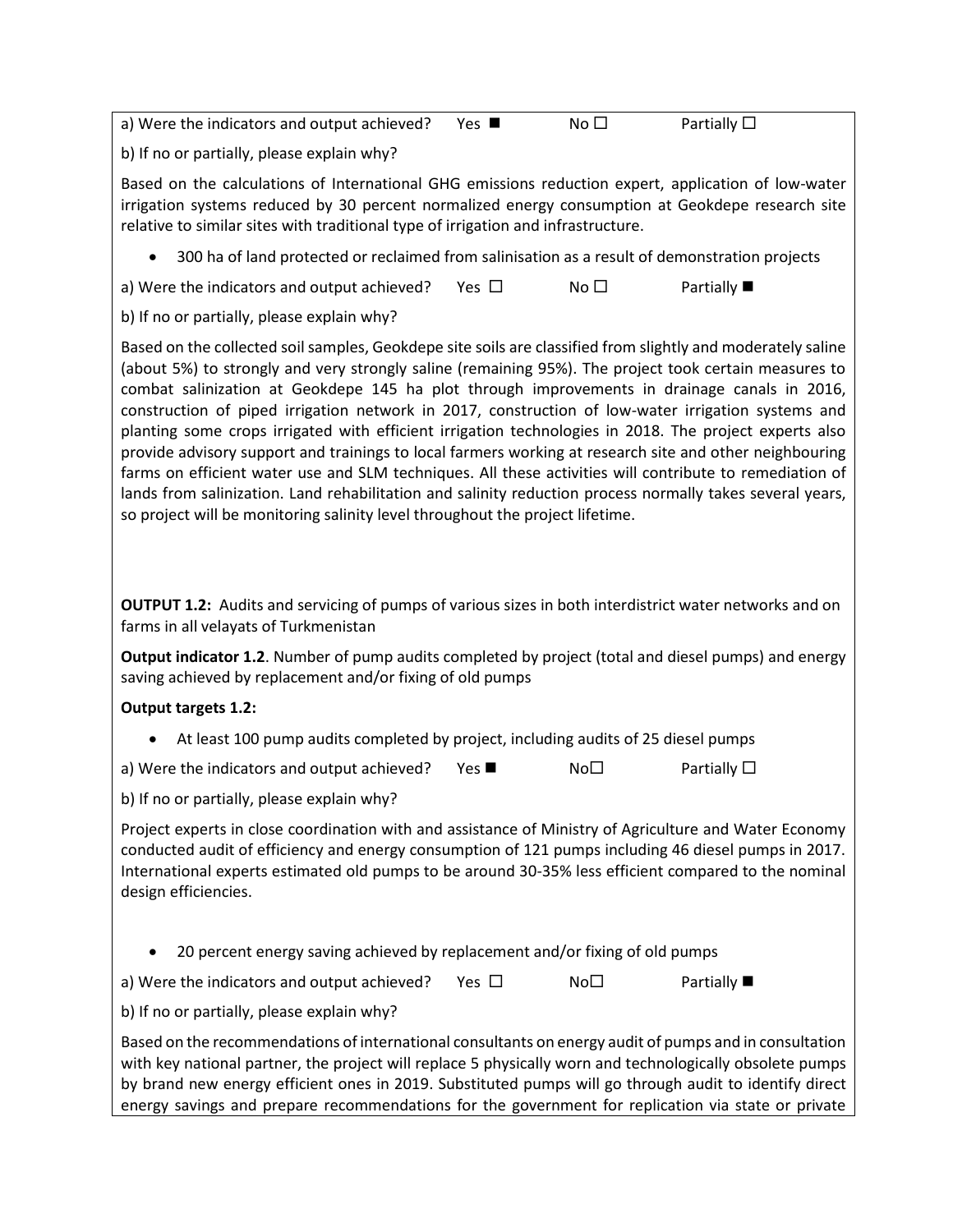investments. Based on the average energy specifications of baseline pump-sets (about 100 kW) and new pumps (45 kW), it is expected to achieve approx. 50% energy saving.

**OUTPUT 1.3:** Renewable-energy applications of water pumping and purification in remote pasture areas

**Output indicator 1.3.** Number of people directly benefiting from measures on renewable-energy water supply in remote locations

**Output target 1.3.:** 1100 people directly benefiting from measures on renewable-energy water supply in remote locations

a) Were the indicators and output achieved? Yes  $\square$  No  $\square$  Partially

b) If no or partially, please explain why?

Project team visited several remote pasture areas in Karakum desert to select the most suitable beneficiaries for installation of renewable-energy applications of water pumping and purification. In 2018 project team collected technical data for tender document and International Expert on Renewables validated technical specifications. The tender is ready now for announcement. Renewable-energy project is expected to be completed by mid-2019.

**COMPONENT 2:** Scaling-up investment in improved water management infrastructure to reduce water losses, energy use, and land degradation

**OUTPUT 2.1:** Installation of pipeline and/or channel lining for municipal water supply in Kaakhka, replacing unlined channels and wells, with documentation of results and presentation of recommendations and cost analysis for replication

#### **Output indicators 2.1.**

- Reduction in water loss between withdrawal and entrance point of the Kaakhka town Water Treatment facility
- Direct energy savings due to decommissioning of up to 41 wells
- Number of similar projects initiated in in other similar (or mountainous areas) districts of Akhal and Balkan velayats of Turkmenistan

#### **Output targets 2.1.**

• Less than 5 percent of water is lost between withdrawal and end use in Kaakhka.

a) Were the indicators and output achieved? Yes  $\blacksquare$  No $\Box$  Partially  $\Box$ 

15km long water supply pipeline for the Kaahkha district successfully launched in 2018. It practically eliminated water loss between withdrawal and water treatment facilities.

• Water supply reliability is increased, while 41 wells can be decommissioned. Direct energy savings of 486 MWh per year, and reduction of associated GHG emissions by 240 tonnes.

a) Were the indicators and output achieved? Yes  $\blacksquare$  No  $\square$  Partially  $\square$ 

Recently built Kaahka water pipeline has several advantages as noted by local authorities attended round table meeting in November 2018 including (i) substantially increased reliability of water supply as previously earthen river course was frequently damaged by mudflows which often happen in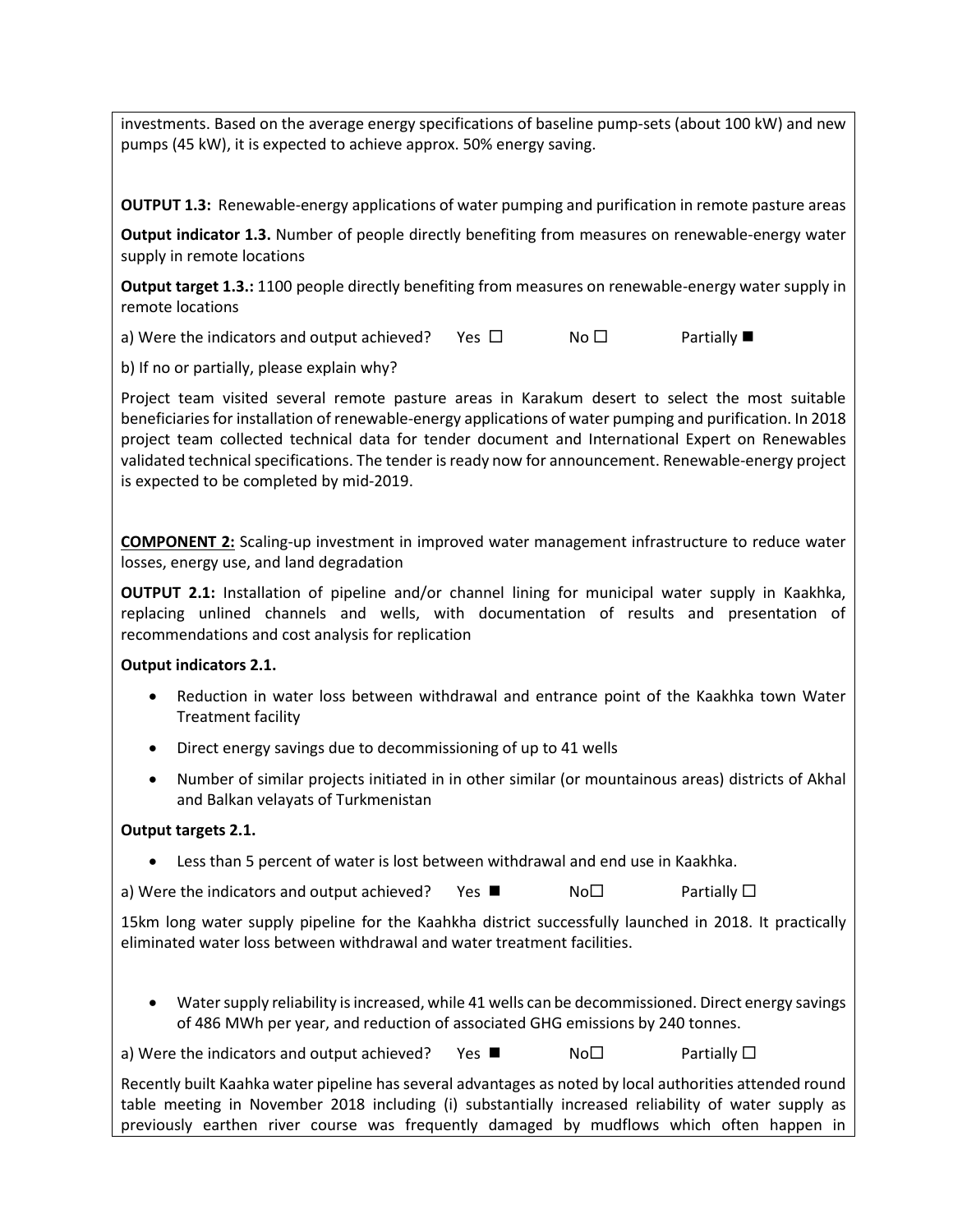mountainous regions, (ii) larger volumes of high quality "healthier" water of mountainous river as compared to underground water previously pumped from boreholes and (iii) due to water saving effect more water can be used for irrigation agriculture (mainly winter grain crops) and benefit local farmers.

As initial operation of the new gravity-driven water supply system since start of operation in April 2018 has shown, decommissioning of the entire set of 41 well pumps, that had been supplying the town with water, is not possible due to variable water availability in the river that the new system draws water from. During low-water levels in the river, part of the well pumps must to be kept running to ensure that the town gets sufficient water.

Original target set for this activity in the approved project document was 11,250 tCO2, which was to be generated through complete decommissioning of 41 electric pumps with average rated capacity of 1.5 kW during the project lifetime. Since the actual average capacity of the well pumps appears to be substantially larger (9.5 kW) and with just a few pumps remaining in operation on average across the year, the resulting estimated GHG mitigation impact appears to be larger than the originally targeted in the project document. Thus, based on the calculations of International Expert on GHG emission reduction, Kaahka water pipeline result in annual energy savings of about 1000 MWh, and reduction of associated GHG emissions by 785 tCO2/year.

• At least 1 similar project initiated in other similar (or mountainous areas) districts of Akhal and Balkan velayats of Turkmenistan.

a) Were the indicators and output achieved? Yes  $\square$  No  $\square$  Partially

b) If no or partially, please explain why?

Preliminary estimates display up to 50% of water economy, with lifetime direct GHG emission reductions from operation of the combined water supply system in Kaakhka town are anticipated at 15,694 tCO2. Given its high replication potential in the country, a dialogue with the government is now underway to upscale this water-energy nexus effect.

**OUTPUT 2.2:** Lining of interdistrict canals for reduction of water losses and land salinization, including various technologies

### **Output indicator 2.2.**

- Number of production lines established (from at least 3 potential options) to produce materials for modern canal linings and pipes
- Kilometres of canals newly lined

### **Output target 2.2:**

- Testing of at least three types of materials for canal linings and pipes. Initiation of mass production of new materials and/or cost reduction by 20 percent of mass-producing existing materials, involving at least two types of products.
- Domestic production and installation expanded by 50 percent for at least two types of technologies for canal linings, pipelines, or other materials to reduce losses of water in transit. New lining of at least 400 km of canals. Reduction of water losses from newly lined canals by more than 50 percent.

| a) Were the indicators and output achieved? | Yes $\Box$ | No N | Partially $\square$ |
|---------------------------------------------|------------|------|---------------------|
|---------------------------------------------|------------|------|---------------------|

b) If no or partially, please explain why?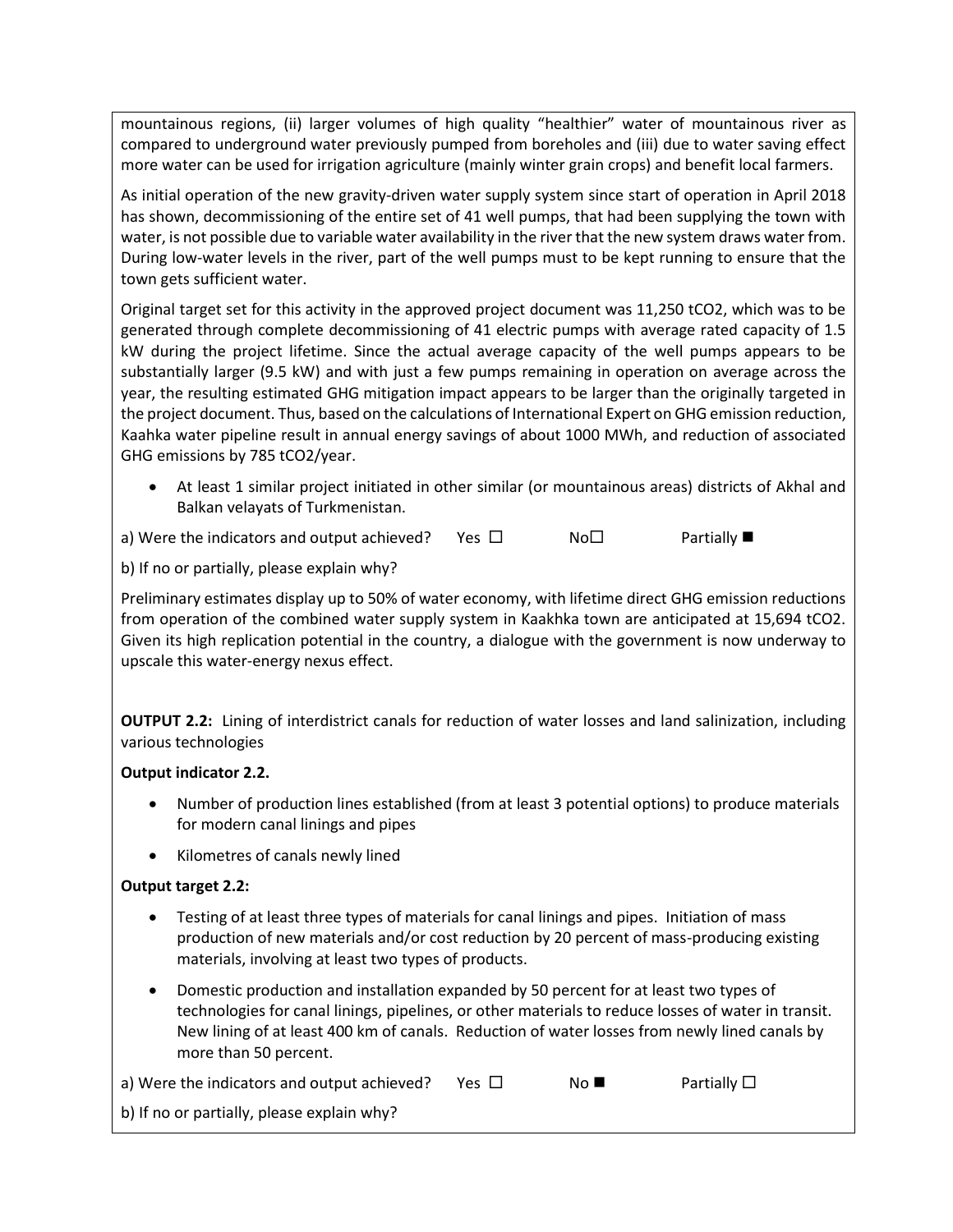National and International Experts in Irrigation Canals are on board, so starting from early 2019 they will be actively engaged in activities on testing various canal lining materials and preparation of recommendations on industrial production of at least two types of products.

### **COMPONENT 3: Planning and capacity-building at the regional and local levels, plus evaluation and compilation of lessons learned**

**OUTPUT 3.1:** Technology Action Plans, including consideration of SLM, developed and implemented at the regional and local levels

**Output indicators 3.1.** Number of regional Integrated Water Distribution Plans developed and formally submitted for approval

**Output targets 3.1.** At least 3 velayat Integrated Water Distribution Plans developed and submitted for approval, recommendations are developed for other 2 velayats (Lebap and Balkan)

a) Were the indicators and output achieved? Yes  $\Box$  No  $\Box$  Partially

b) If no or partially, please explain why?

In 2018 the project developed methodology on development of inter-farm water use plans. The project plans to test the methodology on the farms of selected private farmers. The outcome of these activities will be used for further works on development of integrated regional sustainable water management plans with consideration of SLM at the level of etraps (districts). Furthermore, initial results of lowwater irrigation demonstrations complemented with land management techniques at Geokdepe green polygon can serve as foundation for development of Water Distribution Plans with proven water and land management practices.

**OUTPUT 3.2:** Education and direct training provided to water-management system designers, local water management staff and farmers in all regions of Turkmenistan on pump maintenance, irrigation, and other aspects of efficient water management and SLM

### **Output indicators 3.2.**

- Key stakeholders/institutions with relevant mandates involved trained jointly by the MAWE/Project
- 90% positive feedback from training participants

**Output target 3.2.** Expanded training delivered annually in all five velayats on integrated water management, to a total of 100 specialists and 300 farmers by the end of the project period

a) Were the indicators and output achieved? Yes  $\blacksquare$  No  $\square$  Partially  $\square$ 

b) If no or partially, please explain why?

Nearly 150 national specialists representing Ministry of Agriculture and Water, Water Design Institute, Ministry of Nature Protection and farmers have been trained locally and abroad since the beginning of the project in various topics related to rational water management, energy efficient irrigation techniques, pump maintenance and SLM. Positive feedback rate from training participants is around 92%. Series of local and international trainings focused on low-water irrigation technologies, energy efficient pump operation, canal seepage control and various aspects of SLM will be arranged in 2019 for nearly 100 national experts and farmers and project staff.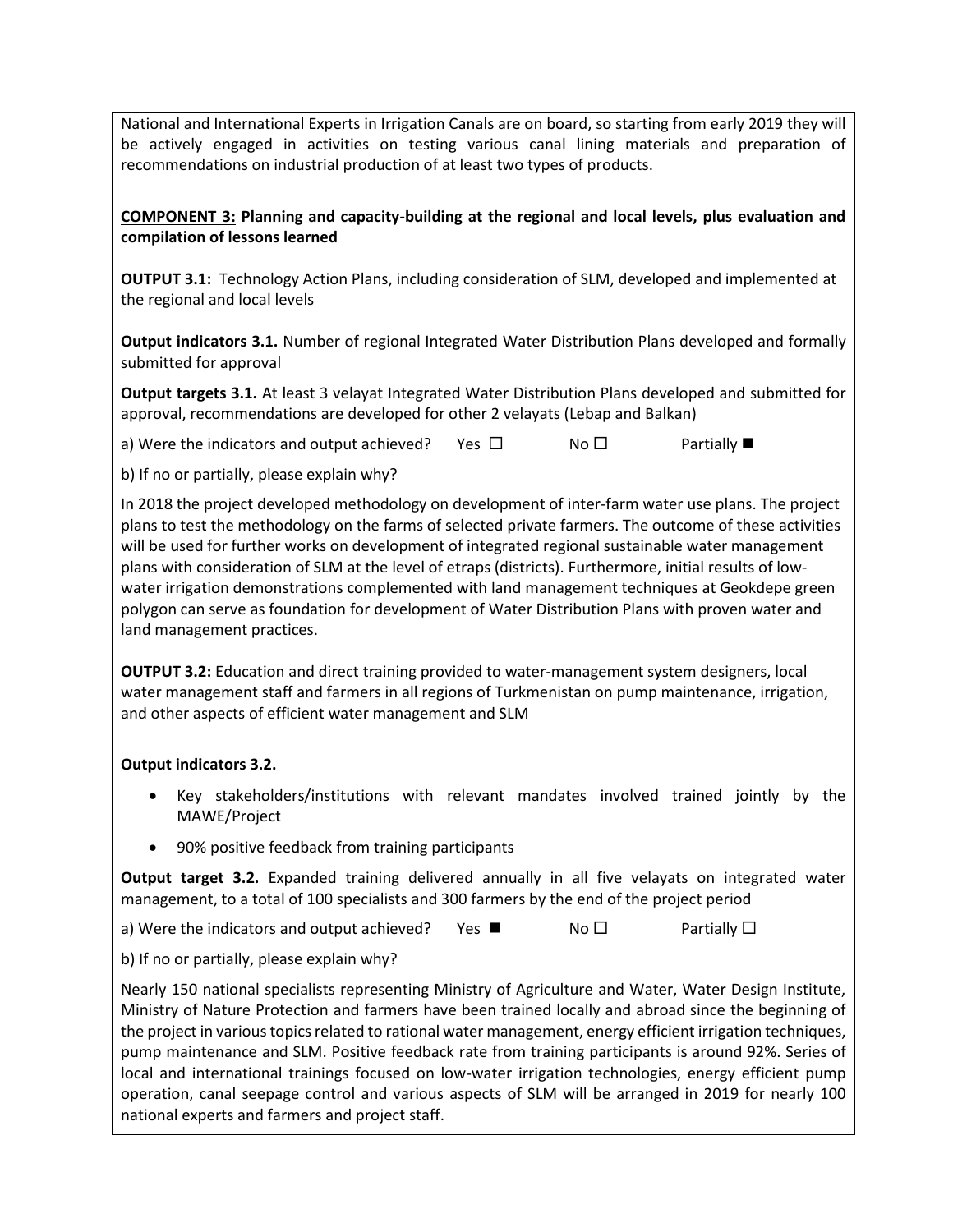**OUTPUT 3.3**: Project evaluation and compilation of lessons learned No indicators and targets are specified in RRF for the Output 3.3 in the project document. a) Were the indicators and output achieved? Yes  $\square$  No  $\square$  Partially b) If no or partially, please explain why? Mid-Term evaluation took place in mid-2018. The project progress was recognized and delays in project realization were noted with useful recommendations on further project implementation. The project experts carry out site-specific technical evaluations of energy savings, water savings and land melioration under specific outputs. The project also conducts regular evaluation of GHG emission reduction from the pilot projects. GHG impact will be estimated and reported accordingly. Lessons learned are continuosly documented by project experts and discussed at meetings with project stakeholders. **COMPONENT 4: National policy and regulatory framework established for integrated water resource management OUTPUT 4.1:** Standards and regulations for pump performance and maintenance adopted and enforced **Output indicator 4.1:** Number of regulations, norms, and/or standards developed and adopted in support of the new Water Code **Output target 4.1:** At least 3 acts related to pump audits, crop-specific irrigation norms, and water/energy saving practices (incl. irrigation infrastructure) to lead to GHG emission reduction developed and adopted in support of the new Water Code. a) Were the indicators and output achieved? Yes  $\square$  No  $\square$  Partially b) If no or partially, please explain why? Based on detailed inventory of legislation, as well as mandates of relevant governmental institution in the field of energy efficiency, irrigation water use, GHG emission reduction developed in 2016, in 2017 the project developed four regulatory acts to support Water Code, including (i) operational regulations for pump stations; (ii) regulation for scheduled preventive maintenance and repair of water systems and facilities; (iii) technical regulations of irrigation infrastructure; and (iv) technical regulations of drainage infrastructure. The documents are currently under consideration of Ministry of Agriculture and Water Economy and other relevant state agencies.

The project plans to develop crop-specific irrigation norms based on results of field research works started in Geokdepe site in 2018. However, testing should be carried out for at least three years to allow project experts to develop evidence-based recommendations on revision of irrigation norms of certain crops.

**OUTPUT 4.2:** Policy framework for measuring water consumption, monitoring energy consumption in the water sector, and making the transition to end-use tariffs developed and adopted

No indicators and targets are specified in RRF for the Output 4.2 in the project document.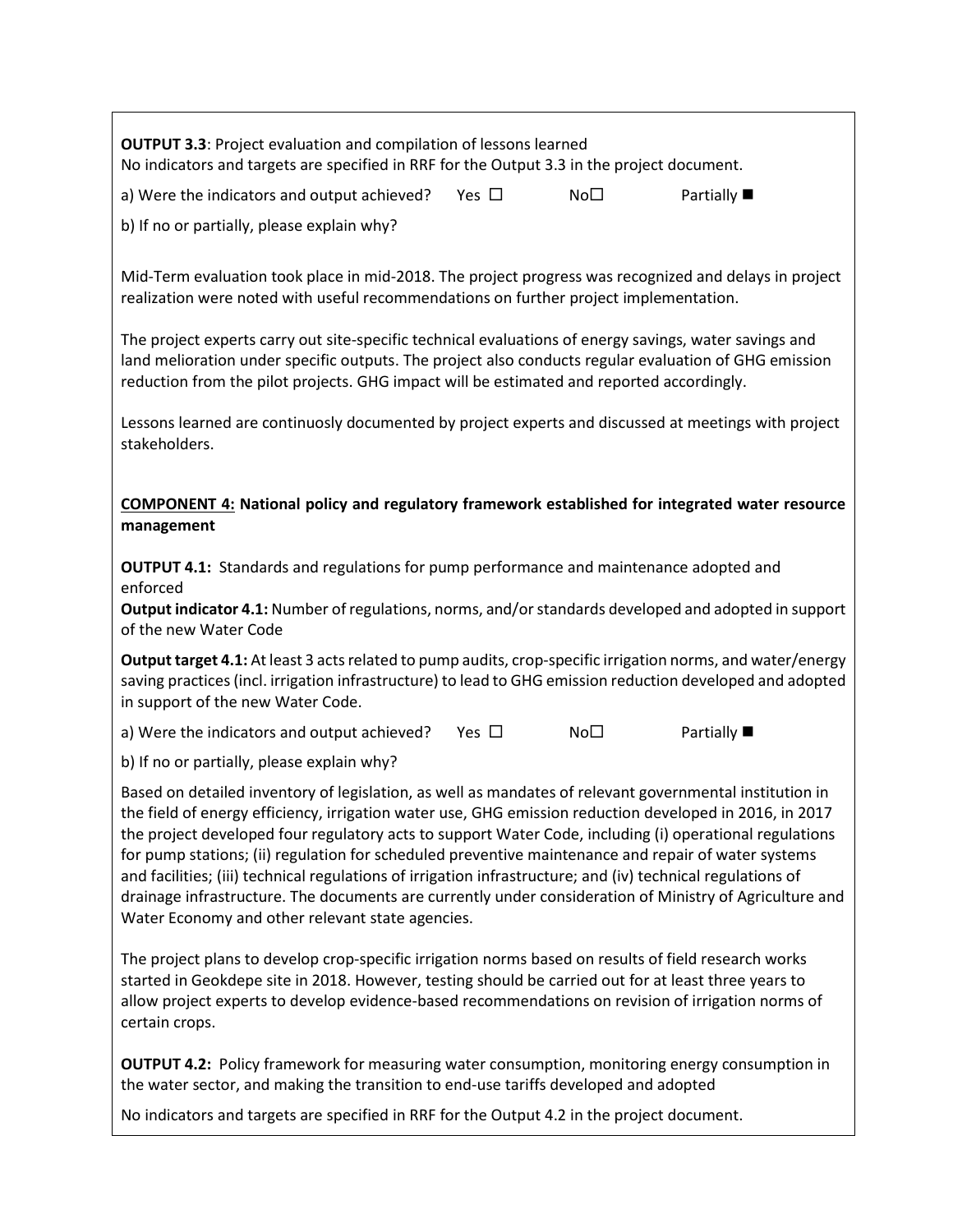In 2018 the project initiated discussions among water sector experts on approaches to develop policy framework for metering water consumption, monitoring energy consumption in the water sector, and transition to end-use tariffs. Work on development of regional Integrated Water Distribution Plans (Output 3.1) will also contribute to creation of enabling conditions for transition to end-use tariff system.

Besides, it was agreed to select two demo sites/farms for installation and testing various water metering devices. EERE project reached preliminary agreement with neighbouring farmers of its Geokdepe pilot site and SCRL project which has a pilot site in northern Dashoguz region.

**OUTPUT 4.3:** Policy and state budget framework for widespread deployment of efficiency improvements to irrigation and water infrastructure adopted and implemented

**Output indicator 4.3:** There is a formal commitment of the government to allocate resources for demonstrated by the project technologies (e.g. inclusion in state-funded programmes and budgets) (Yes/No).

#### **Output target 4.3:** Yes

a) Were the indicators and output achieved? Yes  $\Box$  No  $\Box$  Partially

b) If no or partially, please explain why?

Following presidential order on development of the Water Development Program of Turkmenistan for 2018-2030, Ministry of agriculture and water economy and its Water Design Institute started working on the Program from early 2018. Project experts who directly involved in creation of water saving Geokdepe research site shared their experience and provided advisory support with technical and financial justifications to government authorities to promote replication of Geokdepe site activities through inclusion of modern low-water irrigation systems to the Water Program. Currently, the final draft of the Program is under review of the top water sector authorities.

**OUTPUT 4.4.** Administrative reform for implementation of integrated water resource management and sustainable land management adopted and implemented

**Output indicator 4.4:** Programme for water measurement is developed and made operational at focus demonstrational sites.

**Output target 4.4:** Programme for water measurement is developed and made operational at focus demonstrational sites (Yes/No)

a) Were the indicators and output achieved? Yes  $\blacksquare$  No  $\square$  Partially  $\square$ 

b) If no or partially, please explain why?

Baseline data collection program for the Kaahka pilot project was prepared and initiated in 2016 through installation of water measuring devices at the source and lower stream of the open-water channel that supply drinking water to the town of Kaahka. These meters enabled the project to accurately measure and calculate the average monthly water flow and supported final decision on pipeline construction. Water metering was further improved with construction of water distribution point as part of the Kaahka water pipeline project completed in April 2018.

Testing of water measurement devices at Geokdepe demonstration site started in 2017 when piped irrigation network was built. Additional water meters were installed along with drip and sprinkler irrigation systems in June 2018. Collection of water consumption figures intensified with planting of various crops irrigated with water saving types.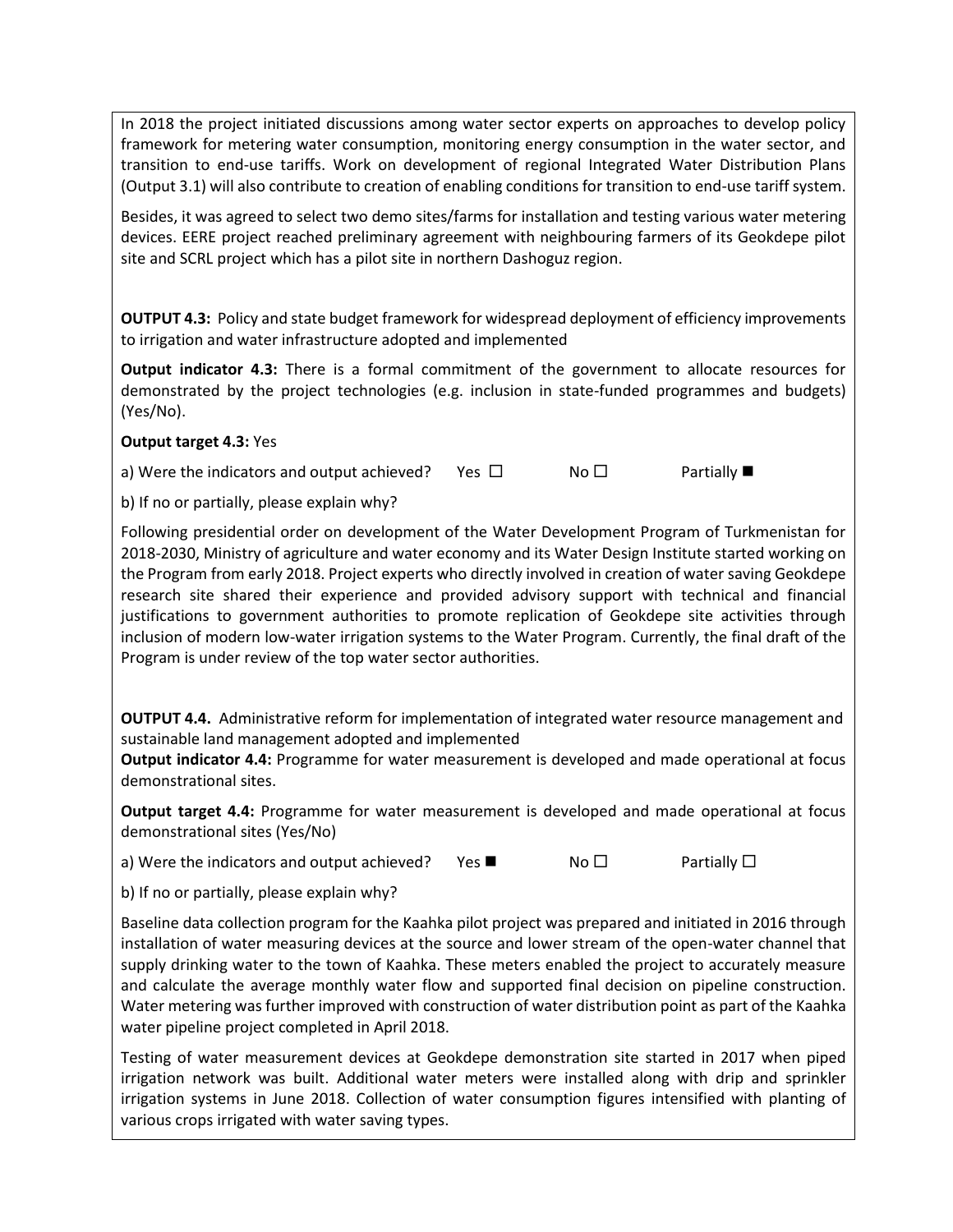In 2018 EERE project specialists discussed with national water, agriculture and legal experts potential ways of improvement/revision of agency roles for IWRM. Preliminary agreement was reached about partnership of EERE project with SCRL project and Regional Environmental Center for Central Asia (CAREC) that is planning to work on promotion of IWRM principles within its joint USAID-CAREC project "Water, education and cooperation".

#### **2.Progress Reporting**

#### **a) Please summarize the main achievements during the project cycle:**

The project has delivered two major strategic milestones. Firstly, in April 2018 a gravity-flow water pipeline was launched for the town of Kaakhka to save water by prevention of ground water losses, shut down the operation of around 40 water pumps and reduce associated GHG emissions. The initiative has both mitigation and adaptation effect. Given that the country has a number of other settlements in similar conditions, potential for replication is high. The currently ongoing monitoring of the new pipe operation will serve as grounds for entering into a dialogue with national counterparts with regard to possible upscale of this measure. Secondly, a 145 ha research site was launched in early June, with various irrigation systems and infrastructure up and running. The project has started the process of research and analysis on how these irrigation systems interact with various crop types. This multi-year process will be documented, with findings to be presented to Government for strategic adjustments of the countries agricultural development, including changes to be proposed in the educational sector.

The project has as well completed an audit of 121 state-owned industrial water pumps, disclosing the current inefficiencies and gaps in terms of water delivery and energy consumption. Based on the audit outcomes, the project will replace five worn pumps with modern water and energy efficient pumps and help the national counterparts align water and energy related norms and standards of procuring, installing and maintaining water pumps in the country. It is expected that this major exercise will further lead into GHG reductions from the water pumps sectors, which currently occupies one of the leading place in emissions.

The project will also promote innovations such as the use of renewable energy for water pumping and treatment in remote areas for household needs. It is envisaged that it will improve water availability in areas with highly limited access to water and reduce associated GHG emissions from diesel fuel used for pumps and household energy supply. It will also contribute to socio-economic growth of targeted communities due to significant money savings from free of charge solar energy versus expenses for diesel fuel and its delivery to remote villages, regular maintenance and replacement of diesel power generators.

The project developed four regulatory acts to support Water Code, including (i) operational regulations for pump stations; (ii) regulation for scheduled preventive maintenance and repair of water systems and facilities; (iii) technical regulations of irrigation infrastructure; and (iv) technical regulations of drainage infrastructure. It is expected that these regulations when approved by the Ministry of Agriculture and Water Economy will improve efficiency of use of water infrastructure and contribute to GHG reduction in water sector.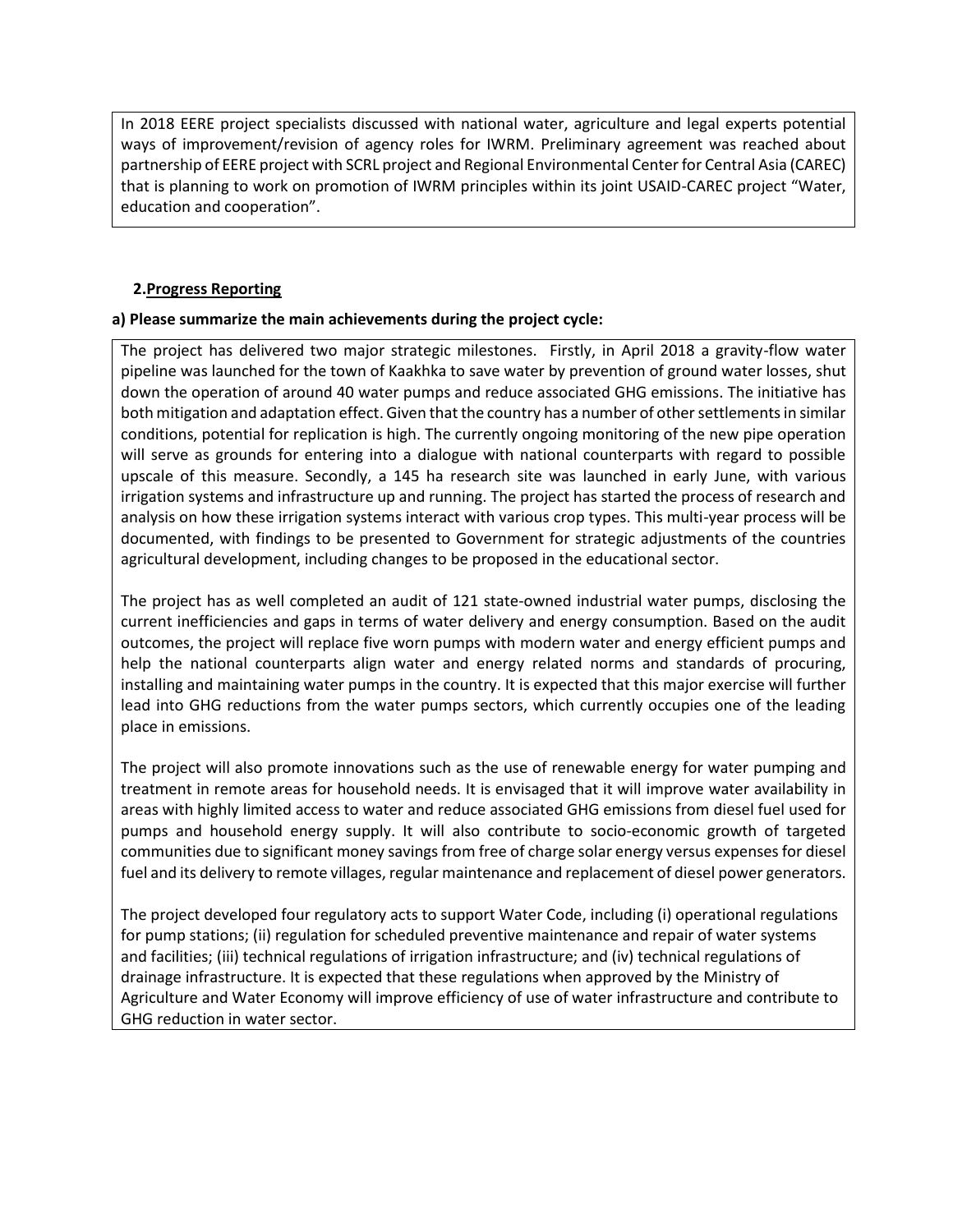#### **3. Project Risks and Issues**

**The project Risk Log is maintained throughout the project implementation to capture potential risks to the project and associated measures to mitigate risk. The Project Manager shall maintain and update the Risk Log and ensure that risks are identified, communicated and managed effectively.**

#### **A number of potential risks are listed below.**

| #  | <b>Description of risk</b>                                                                                                                                                 | <b>Type and</b><br>category           | <b>Risk management actions</b>                                                                                                                                                                                                                                                                                                                                                                                                                                                                                                                                                                                                                                                               | <b>Current</b><br>situation                                                                 |
|----|----------------------------------------------------------------------------------------------------------------------------------------------------------------------------|---------------------------------------|----------------------------------------------------------------------------------------------------------------------------------------------------------------------------------------------------------------------------------------------------------------------------------------------------------------------------------------------------------------------------------------------------------------------------------------------------------------------------------------------------------------------------------------------------------------------------------------------------------------------------------------------------------------------------------------------|---------------------------------------------------------------------------------------------|
| 1. | Government commits funds<br>to water conservation and<br>energy conservation at a<br>level insufficient to achieve<br>significant scaled-up effects                        | Political and<br>financial            | Government spending is outside the<br>ultimate control of the project itself, as<br>spending decisions are taken by the<br>Cabinet of Ministers. But the project is<br>explicitly designed to be directly<br>consistent with national objectives.<br>One major goal of the project is to<br>provide technical and financial<br>justification to remove doubt and<br>financial risk among decisionmakers.<br>Further countermeasures could include<br>targeted analysis for specific<br>technologies; changes in focus to<br>address matters of highest priority to<br>Government, while still being<br>consistent with project objectives; and<br>intensified communication and<br>outreach. | Risk is<br>increasing<br>due to<br>worsening<br>economic<br>situation<br>in the<br>country. |
| 2. | Farmers and other<br>stakeholders resist change,<br>complicating efforts of<br>project to introduce new<br>technology, practices, and<br>norms for low-water<br>irrigation | Institutional                         | Farmers already do widely understand<br>the importance of water conservation,<br>and have participated enthusiastically<br>in past projects of international<br>organizations. This project specifically<br>seeks to reduce risk of stakeholder<br>resistance through targeted outreach<br>and training. Incentives or mandates<br>may be included in policy efforts under<br>Component 4.                                                                                                                                                                                                                                                                                                   | No change                                                                                   |
| 3. | Demonstration projects<br>need to be significantly<br>changed because of<br>unforeseen local technical<br>or environmental<br>conditions                                   | Technological<br>and<br>Environmental | Water management projects require<br>careful attention to many specific<br>technical and environmental factors,<br>including water sources; end uses;<br>intervening terrain; and other<br>conditions. Each demonstration project<br>will undergo thorough assessment of<br>cost, technical feasibility, expected<br>benefits, and environmental and social                                                                                                                                                                                                                                                                                                                                  | Reducing                                                                                    |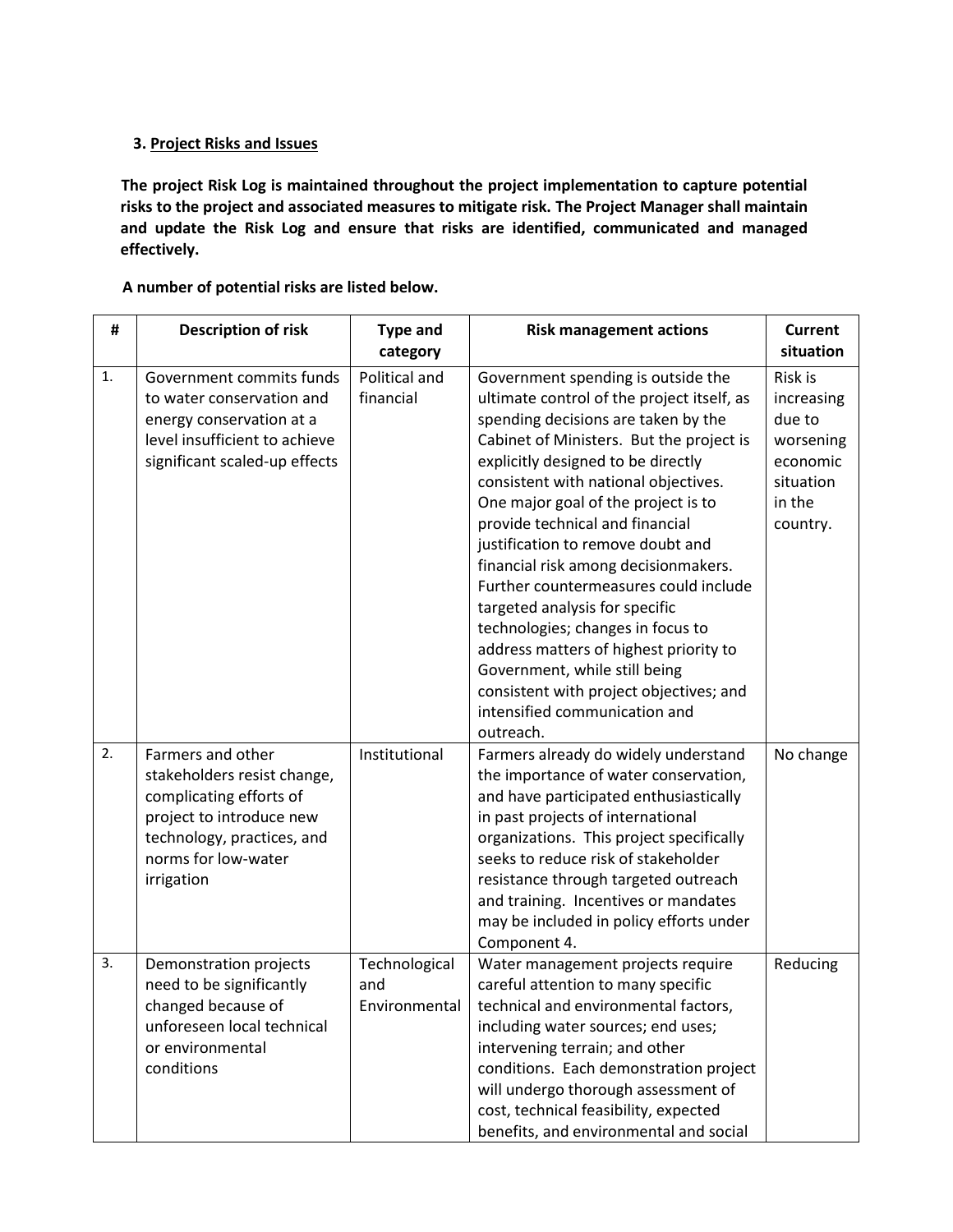|    |                               |                | impact. Design of projects will be        |           |
|----|-------------------------------|----------------|-------------------------------------------|-----------|
|    |                               |                | adjusted as needed to account for         |           |
|    |                               |                | conditions identified during these        |           |
|    |                               |                | assessments. Timetables for               |           |
|    |                               |                | demonstration projects will have some     |           |
|    |                               |                | flexibility built into them, to allow for |           |
|    |                               |                | needed adjustments.                       |           |
| 4. | Replication of                | Institutional  | Efficient irrigation technology is under  | No change |
|    | demonstration project         | and economic   |                                           |           |
|    |                               |                | development in Turkmenistan, and          |           |
|    | technology and practices      |                | scaling up domestic production is a       |           |
|    | lags because of insufficient  |                | priority of the Government. Canal         |           |
|    | availability of materials and |                | lining technology is likely to be rather  |           |
|    | products                      |                | simple and not export-dependent.          |           |
|    |                               |                | Demonstration projects will emphasize     |           |
|    |                               |                | use of technologies and materials that    |           |
|    |                               |                | are accessible in Turkmenistan. The       |           |
|    |                               |                | project will assess the cost and supply   |           |
|    |                               |                | flows of imported products such as        |           |
|    |                               |                | pumps before recommending them for        |           |
|    |                               |                | wide use.                                 |           |
| 5. | Reduction in end-use water    | Technical      | Reduction in end-use water                | No change |
|    | consumption and increased     |                | consumption needs to be accurately        |           |
|    | pump performance does         |                | forecasted, measured, and then            |           |
|    | not automatically lead to     |                | coordinated with upstream water           |           |
|    | energy savings and avoided    |                | management and pumping schedules.         |           |
|    | emissions.                    |                | This integration is a major emphasis of   |           |
|    |                               |                | the project.                              |           |
| 6. | Climate change -              | Environmental  | The Government of Turkmenistan            | No change |
|    | specifically, increased       |                | recognizes that as a result of climate    |           |
|    | average temperatures and      |                | change water run-off provided by its      |           |
|    | reduced precipitation -       |                | major river, Amu-Daria, may further       |           |
|    | exacerbates problems of       |                | decrease (i.e. 65-75% of the total        |           |
|    | water scarcity and land       |                | average amount) and therefore water       |           |
|    | degradation, muting the       |                | saving programmes in agricultural         |           |
|    | benefits of the project       |                | sector are among the top of national      |           |
|    |                               |                | priorities. The proposed project will     |           |
|    |                               |                | help alleviate the risk of water shortage |           |
|    |                               |                | by introducing and promoting              |           |
|    |                               |                | improvements in water and energy          |           |
|    |                               |                | efficiency and an integrated water-       |           |
|    |                               |                | energy management approach in             |           |
|    |                               |                | irrigation thus leveraging win-win        |           |
|    |                               |                | opportunities for climate change          |           |
|    |                               |                | mitigation and adaptation.                |           |
| 7. | Complexity<br>multi-<br>and   | Organisational | Mobilisation of stakeholders and          | Reducing  |
|    | dimensional nature of the     |                | regular engagement with all partners.     |           |
|    | project, which may lead to    |                | Frequent engagement of project board      |           |
|    | non or under delivery of      |                | and National Project Coordinator          |           |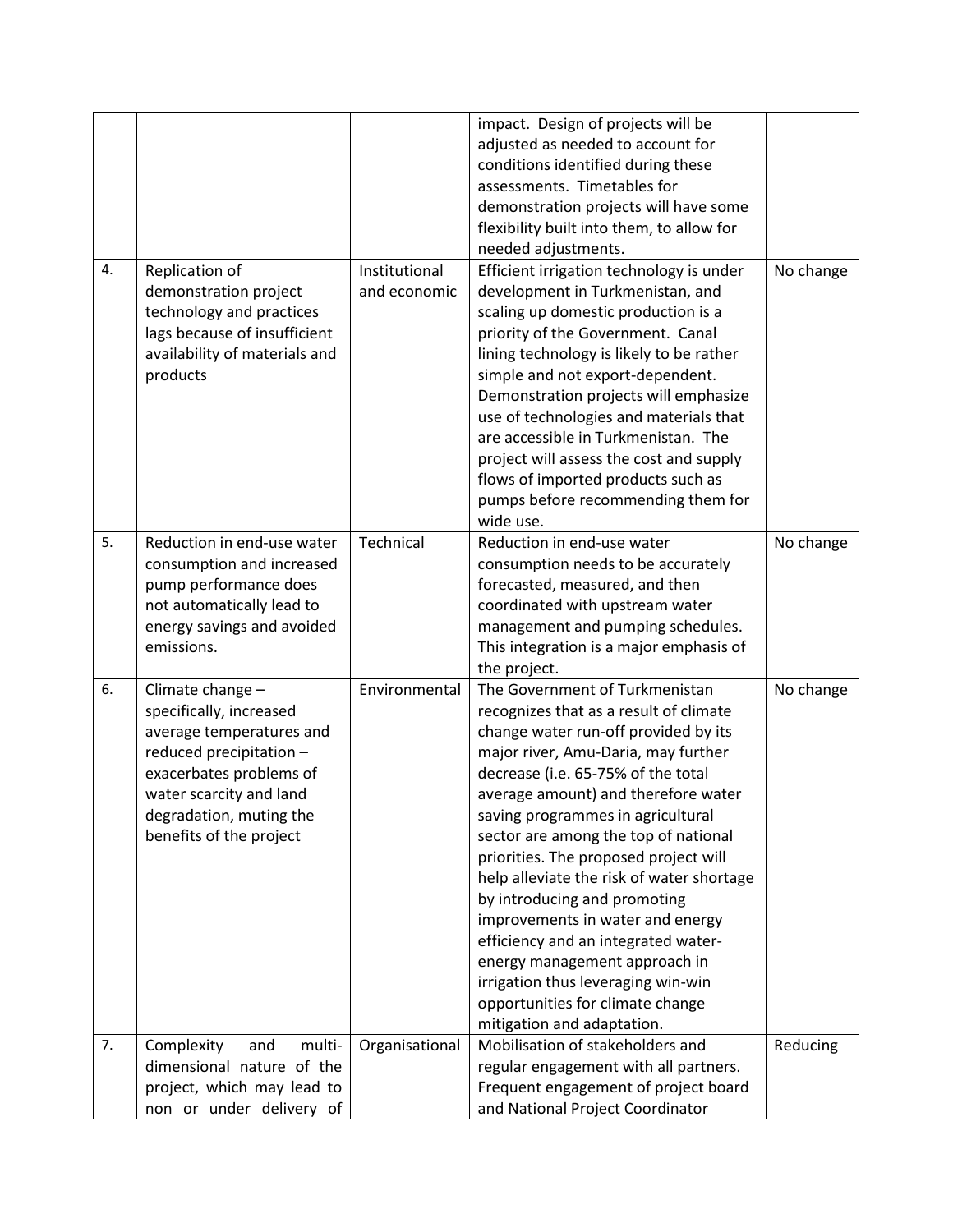|    | planned<br>0f<br>the<br>some<br>objectives and goals                                                                               |                                      |                                                                                                                                                                   |                                                                                                                                                            |
|----|------------------------------------------------------------------------------------------------------------------------------------|--------------------------------------|-------------------------------------------------------------------------------------------------------------------------------------------------------------------|------------------------------------------------------------------------------------------------------------------------------------------------------------|
| 8. | Delays in implementation of<br>planned activities due to<br>lengthy internal decision-<br>making process resulting<br>non-delivery | Operational<br>and<br>Organisational | Bi-weekly meetings and discussions<br>with the Senior Management                                                                                                  | Reducing<br>A number<br>of delays<br>have<br>occurred<br>in the<br>initial<br>years, but<br>probability<br>of<br>reaching<br>delivery<br>target is<br>high |
| 9. | Lack of adequate support<br>from the National Partners                                                                             | Operational<br>and Strategic         | Efforts by the SM in raising the issues<br>during high level meetings and<br>exchange of NVs, and discussions of<br>project team members with the<br>counterparts | Reducing                                                                                                                                                   |

**The project Issue Log is maintained throughout the project implementation to capture potential issues to the project and associated response measures. The Project Manager shall maintain and update the Issue Log and ensure that issues are identified, communicated and managed effectively.**

## **A number of potential issues are listed below.**

| <b>Description of issue</b> | <b>Type and</b><br>category | <b>Response / Countermeasures</b>                 | Current<br>situation |
|-----------------------------|-----------------------------|---------------------------------------------------|----------------------|
| Restrictions in official    | Financial                   | This is an external factor that neither UNDP nor  | Worsening due        |
| currency transactions       |                             | Project team can have an impact on. The only      | to tighter           |
| and consequent              |                             | countermeasure that can be taken is wider         | foreign              |
| occurrence of               |                             | distribution of tender announcements among        | currency             |
| dual/black market           |                             | foreign companies. As foreign companies can be    | restrictions         |
| exchange rate.              |                             | paid in hard currency, it will mitigate negative  |                      |
|                             |                             | impact of black market exchange rate.             |                      |
| Project is derailing        | Other                       | Budget allocation to research activities was high | No change            |
| from its main objective     |                             | in 2017 and 2018. In 2019 and onwards it should   |                      |
| of energy efficiency        |                             | be reduced by co-sharing of some activities by    |                      |
| and too much focus is       |                             | the Government followed by transfer of            |                      |
| given to research           |                             | Geokdepe site assets to the Water Design          |                      |
| activities.                 |                             | Institute.                                        |                      |
| Kaahka pipeline             | Regulatory                  | Senior Management raised the issue on several     | No change, but       |
| handover to the             |                             | occasions (the latest was the meeting with        | expected to          |
| Government is delaying      |                             | Minister of Agriculture and Water Economy in      | reduce               |
|                             |                             | Dec 2018) with the high rank Government           |                      |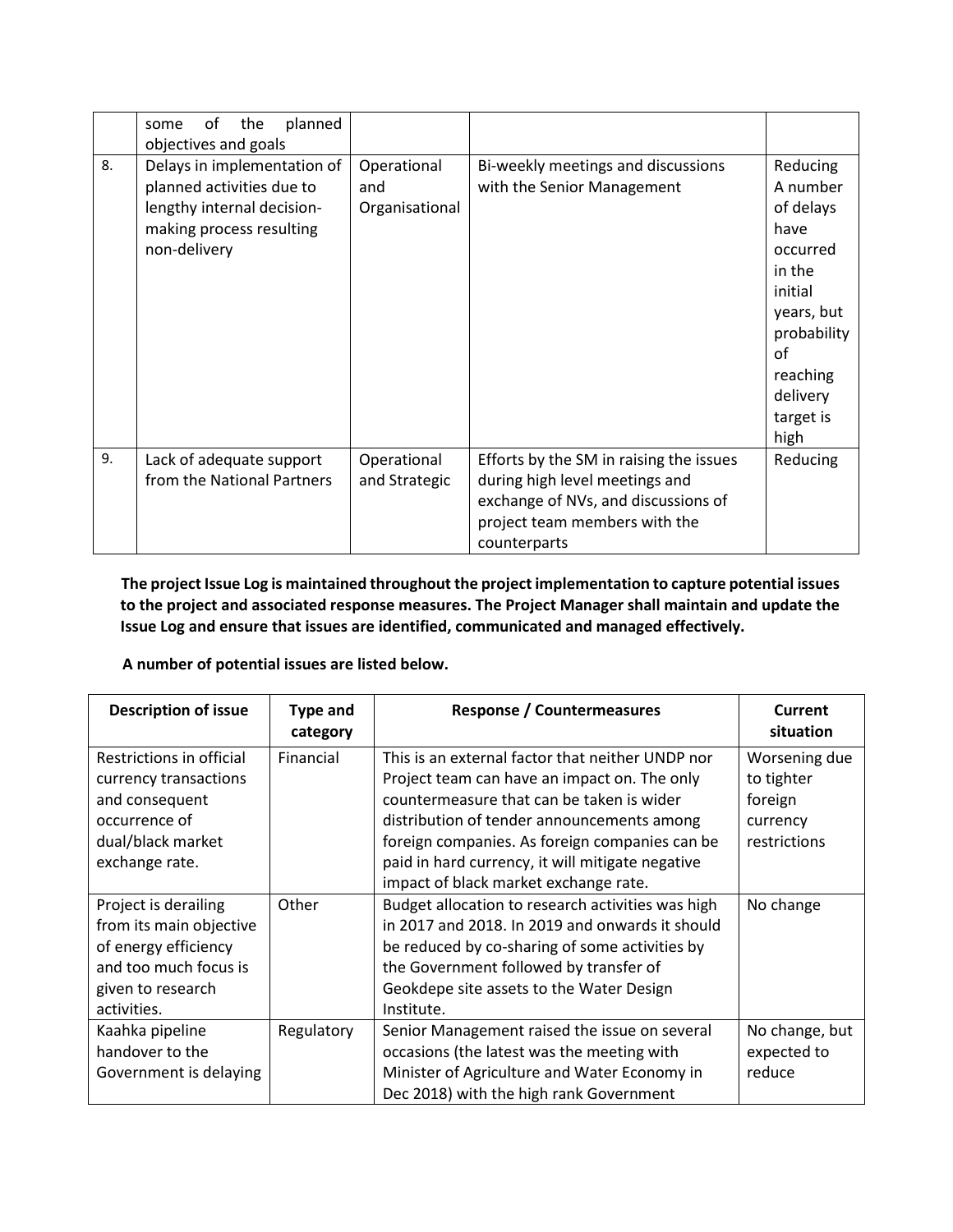|                                                                                                                         |             | authorities and was promised to get resolution<br>soon                                                                                                                                                                                                                                                                                                                                                                                                           |                                         |
|-------------------------------------------------------------------------------------------------------------------------|-------------|------------------------------------------------------------------------------------------------------------------------------------------------------------------------------------------------------------------------------------------------------------------------------------------------------------------------------------------------------------------------------------------------------------------------------------------------------------------|-----------------------------------------|
| Project registration<br>extension is overdue                                                                            | Regulatory  | Senior Management raised the issue on several<br>occasions (the latest was the meeting with<br>Minister of Agriculture and Water Economy in<br>Dec 2018) with the high rank Government<br>authorities and was promised to get resolution<br>soon                                                                                                                                                                                                                 | No change, but<br>expected to<br>reduce |
| Delay in project<br>registration extension<br>affected some project<br>activities                                       | Regulatory  | The process of handover of some major project<br>assets (tractor, irrigation infrastructure in<br>Geokdepe and some others) is suspended due to<br>delay in receiving of project registration<br>certificate. Senior management raised this issue<br>at high level meeting with the Government.                                                                                                                                                                  | No change, but<br>expected to<br>reduce |
| Some major project<br>activities can be<br>delayed due to<br>requirements of the<br><b>National Customs</b><br>Service. | Regulatory  | Customs authorities require project registration<br>certificate for custom clearance of goods and<br>materials purchased for project activities,<br>otherwise cargo can be kept until submission of<br>required document. Senior management raised<br>this issue at high level meeting with the<br>Government.                                                                                                                                                   | No change, but<br>expected to<br>reduce |
| Automatic agro-<br>weather station does<br>not transmit data<br>collected at the field.                                 | Operational | Agro-weather station installed at Geokdepe<br>Green polygon stopped data transmission after<br>several months of proper functioning. Technical<br>solutions to fix the problem did not work.<br>Specialists suggest that problem is not with<br>equipment, but with internet connection, so the<br>UNDP will request assistance of the Ministry of<br>Communication along with the SCRL project that<br>experience the same problem with its weather<br>station. | No change                               |

# **4.Lessons learned and follow-up steps (if applicable)**

# **a) Please provide the lessons learned and further steps after the project's closure.**

| N <sub>2</sub> | <b>Lessons Learned</b>                                                                                                                                                                                                                                                                                                            | <b>Follow-Up Steps</b>                                                                                                                                                                                                                                         |
|----------------|-----------------------------------------------------------------------------------------------------------------------------------------------------------------------------------------------------------------------------------------------------------------------------------------------------------------------------------|----------------------------------------------------------------------------------------------------------------------------------------------------------------------------------------------------------------------------------------------------------------|
| 1.             | Local authorities of Kaahka very grateful to UNDP for building<br>of Hivaabad-Kaahka pipeline as it brings several important<br>benefits including safer and healthier drinking water<br>availability, economic benefits of reducing energy<br>consumption and lower pump maintenance costs by<br>decommissioning of water pumps. | Power of local authorities will be<br>used to resolve pipeline handover<br>issue. Also, good relations with local<br>municipality is already being used<br>to monitor pipeline impact to<br>Kaahka residents and collect water<br>and energy consumption data. |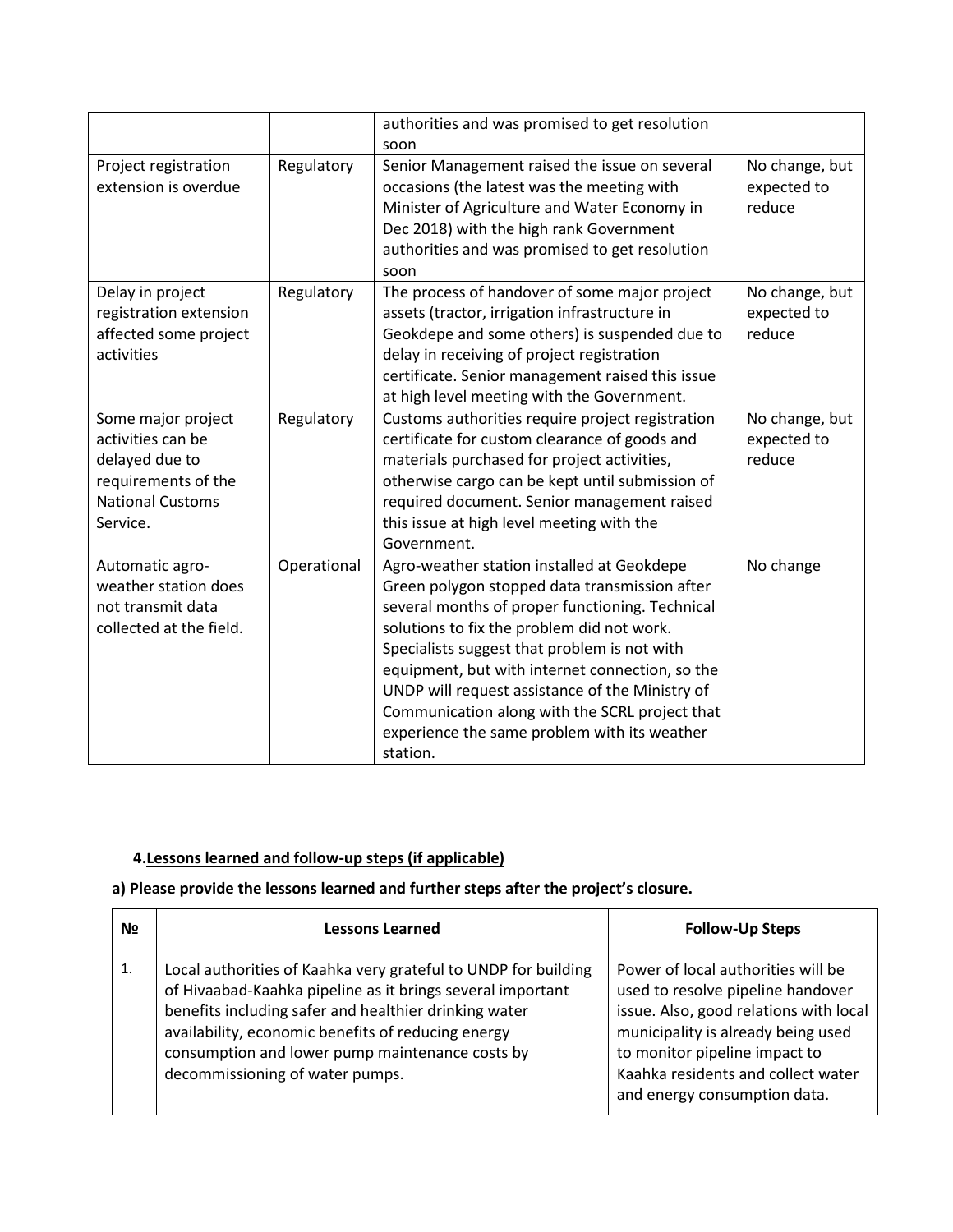| 2. | Since Kaahka pipeline reduced infiltration loss nearly to zero,<br>water saved can be used to irrigation of around 100 ha of<br>agricultural fields and create additional 5-7 workplaces.                                                                                                                                                                                                                                                                                                                                                                                                                                                                                                                                                                                                                                                                                                                       | In addition to water and energy<br>consumption figures monitored in<br>Kaahka, the project will look at the<br>improvement of living conditions of<br>local residents.                                                                                                                               |
|----|-----------------------------------------------------------------------------------------------------------------------------------------------------------------------------------------------------------------------------------------------------------------------------------------------------------------------------------------------------------------------------------------------------------------------------------------------------------------------------------------------------------------------------------------------------------------------------------------------------------------------------------------------------------------------------------------------------------------------------------------------------------------------------------------------------------------------------------------------------------------------------------------------------------------|------------------------------------------------------------------------------------------------------------------------------------------------------------------------------------------------------------------------------------------------------------------------------------------------------|
| 3. | Key implementing partners, Ministry of Agriculture and Water<br>Economy and its Water Design and Research Institute, most<br>likely will not be able to do significant contributions to project<br>activities that entail financial implications due to their weak<br>financial standings.                                                                                                                                                                                                                                                                                                                                                                                                                                                                                                                                                                                                                      | The project will try to get key<br>implementing partners involved in<br>project activities with in-kind<br>contributions, for instance mobilize<br>their workers for tree planting or<br>other field works at Geokdepe site<br>or use their vehicles/tracks for<br>delivery of needed products, etc. |
| 4. | Local Canal Lining Consultant hired in 2018, while possessing<br>solid knowledge of national irrigation system, needs support of<br>foreign expert with multi-country experience and international<br>perspective to apply technical know-how in designing,<br>construction and testing of several lining materials.                                                                                                                                                                                                                                                                                                                                                                                                                                                                                                                                                                                            | The project hired International<br>Consultant on Canal Lining with<br>hands-on international experience                                                                                                                                                                                              |
| 5. | Uniform moistening of the soil layer (up to 120 cm in depth)<br>throughout the irrigated area immediately after sowing<br>agricultural crops on strongly saline soils and close bedding (1.9<br>- 2.2 m) of highly mineralized (about 10 g / l) soil under drip<br>irrigation and sprinkling allows to obtain uniform seedlings and<br>favorable conditions for the growth and development of plants<br>throughout the growing season of the plants. It also prevents<br>the entry of salt-saturated moisture fluxes from deeper soil<br>horizons to the surface of the earth, which makes it possible to<br>completely abandon soil washing practices which is highly<br>water intensive (about 2000 - 2500 m3 / ha for highly saline<br>soils) and prevent secondary soil salinization by the end of the<br>growing season, which normally takes place with traditional<br>furrow/surface irrigation methods. | These observations were already<br>shared with local experts and<br>practitioners at the latest training at<br>Geokdepe site. They will be also<br>added to separate publication on<br>Geokdepe research site to<br>be<br>prepared in 2019.                                                          |
| 6. | Installation of drip irrigation pipes along the ridges of the<br>furrows that took place in Geokdepe site significantly<br>complicates the operation of such systems due to the daily<br>slipping of the pipes from the ridges of the furrows to their<br>slopes or bottom (due to the significant difference in day and<br>night temperatures), which negatively affects the moisturizing<br>of soil root zone of crops, especially in the period of emergence<br>of shoots.                                                                                                                                                                                                                                                                                                                                                                                                                                   | These observations were already<br>shared with local experts and<br>practitioners at the latest training at<br>Geokdepe site. They will be also<br>added to separate publication on<br>Geokdepe research site to be<br>prepared in 2019.                                                             |
| 7. | The project conducted two-day training in Ashgabat on<br>irrigation water use and metering methods for around 25 water<br>specialists from all regions of the country. It was estimated that<br>cost one training in Ashgabat equals to cumulative budget of<br>five regional trainings (one in each region) mainly because of<br>the travel expenses of 25 participants versus travel costs of a<br>few project experts. Besides, number of training attendees may                                                                                                                                                                                                                                                                                                                                                                                                                                             | The project will try to conduct<br>trainings in the regions rather than<br>gathering participants in Ashgabat.                                                                                                                                                                                       |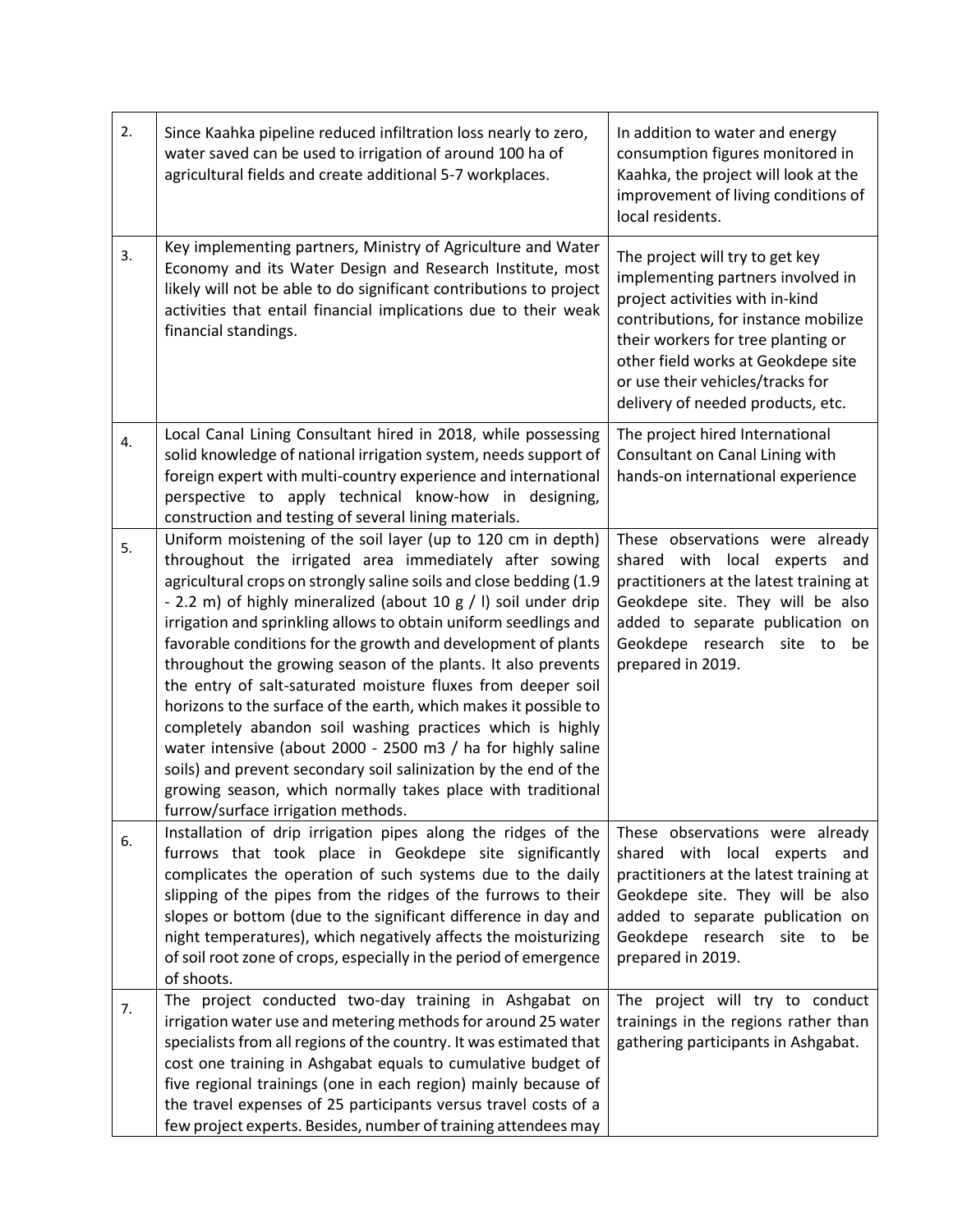| increase by 4-5 times as more people can be delegated if          |  |
|-------------------------------------------------------------------|--|
| trainings take place in neighbouring district within 1-2 hours of |  |
| vehicle's driving distance.                                       |  |

#### **5. Transfer of Assets or other related matter**

**a) Please state on any past or future transfer of assets made within the project cycle (Attach list of equipment, cooperation frameworks with beneficiaries, etc.)**

See attachment 1

# **6. Financial management**

| <b>Budget item</b>            | <b>Total approved in 2018</b><br>(in USD) | <b>Expenses +</b><br>commitments | <b>Budget utilization in %</b><br>to planned |
|-------------------------------|-------------------------------------------|----------------------------------|----------------------------------------------|
| <b>Component 1</b>            | 782,050.00                                | 679,855.00                       | 86.93                                        |
| <b>Component 2</b>            | 563,244.00                                | 634,380.00                       | 112.63                                       |
| <b>Component 3</b>            | 162,581.00                                | 129,388.00                       | 79.58                                        |
| <b>Component 4</b>            | 105,470.00                                | 88,739.00                        | 84.14                                        |
| <b>Project management</b>     | 71,060.00                                 | 87,370.00                        | 122.95                                       |
| <b>Total delivery in 2018</b> | 1,684,405.00                              | 1,619,732.00                     | 96.16                                        |
| In % to total project budget  | 27.23                                     | 26.19                            |                                              |

**Prepared by**: \_\_\_\_\_\_\_\_\_\_\_\_\_\_\_\_\_\_\_\_\_**Geldi Myradov, EERE Project Manager**

**Date: 28.12.2018**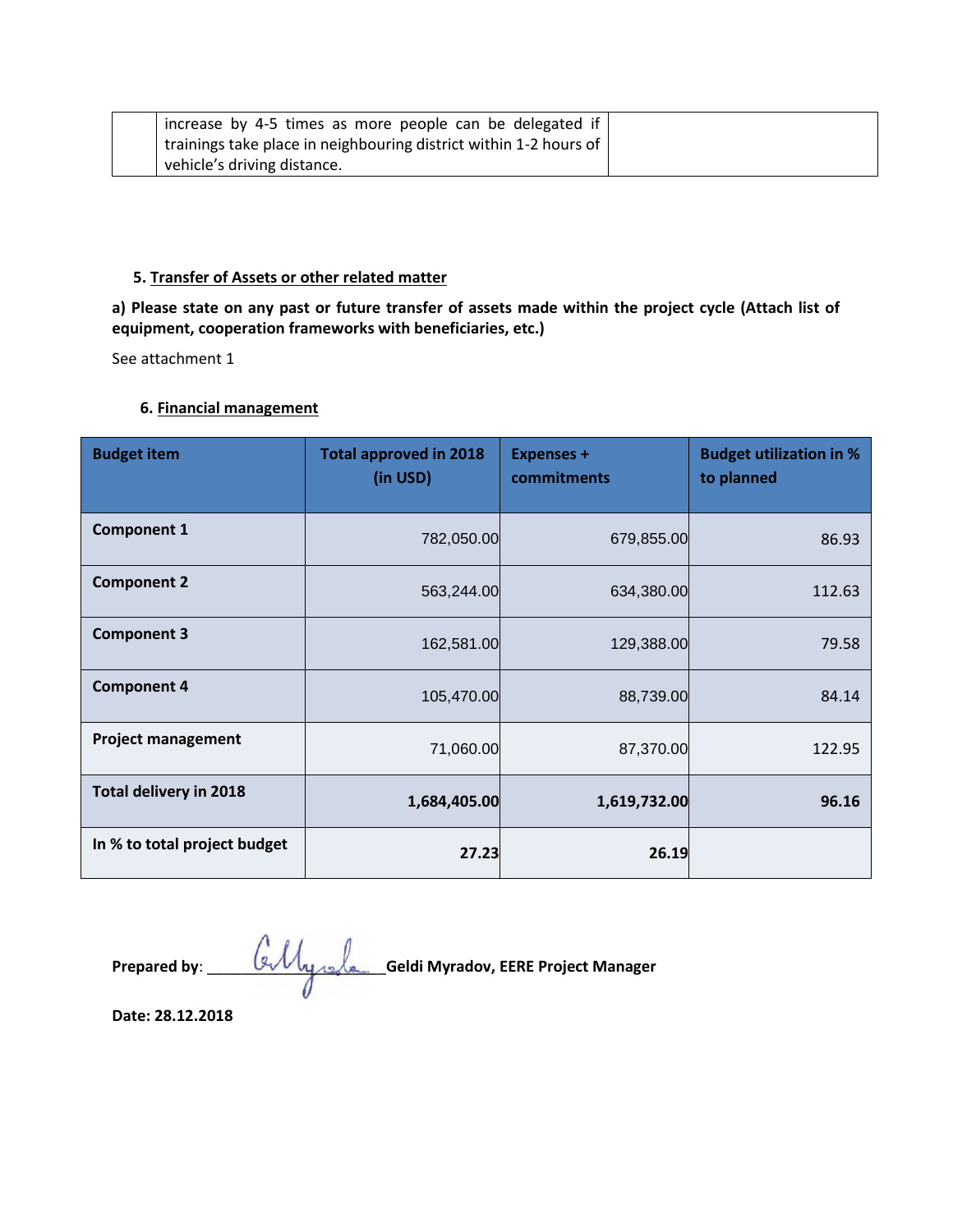#### **ASSET INFORMATION - PROJECT 00090400**

| PROJECT CODE | <b>ASSET ID</b> | <b>PROFILE</b> | <b>DESCRIPTION</b>                                                                                            | <b>TAG NUMBER</b> | <b>SERIAL NUMBER</b>                          | MODEL                      | <b>LOCATION</b> | CUSTODIAN      | <b>ACQUISITION DATE</b> | COST     | <b>CURRENCY</b> | Voucher ID | PO ID | <b>FUND</b> | <b>DONOR</b> |
|--------------|-----------------|----------------|---------------------------------------------------------------------------------------------------------------|-------------------|-----------------------------------------------|----------------------------|-----------------|----------------|-------------------------|----------|-----------------|------------|-------|-------------|--------------|
| 90400        | 000000000001    | ITC            | HP EliteBook 820 G2<br>with HPeCarePack 3Y<br>Trv NBD NB Only HW                                              | ITC/TKM/90400/001 | 5CG5352N6X                                    | elitebook<br>820 G2        | WDI             | G. Myradov     | 18.08.2015              | 1,233.00 | <b>USD</b>      | 48370      | 8443  | 62000       | 10003        |
| 90400        | 000000000002    | ITC            | HP EliteBook 820 G2                                                                                           | ITC/TKM/90400/002 | 5CG5352N7C                                    | elitebook<br>820 G2        | WDI             | A. Yazhanow    | 18.08.2015              | 1,177.00 | <b>USD</b>      | 48370      | 8443  | 62000       | 10003        |
| 90400        | 000000000003    | ITC            | HP EliteBook 820 G2                                                                                           | ITC/TKM/90400/003 | 5CG5352N75                                    | elitebook<br>820 G2        | WDI             | M.Artykow      | 18.08.2015              | 1,177.00 | <b>USD</b>      | 48370      | 8443  | 62000       | 10003        |
| 90400        | 000000000004    | <b>ITC</b>     | <b>HP UltraSlim Docking</b><br>Station 2013-Euro                                                              | ITC/TKM/90400/004 | 5CG521ZNB3                                    | cs1552                     | WDI             | G. Myradov     | 18.08.2015              | 125.00   | <b>USD</b>      | 48370      | 8443  | 62000       | 10003        |
| 90400        | 000000000005    | ITC            | <b>HP UltraSlim Docking</b><br>Station 2013-Euro                                                              | ITC/TKM/90400/005 | 5CG521XZTL                                    | cs1552                     | WDI             | A. Yazhanow    | 18.08.2015              | 125.00   | <b>USD</b>      | 48370      | 8443  | 62000       | 10003        |
| 90400        | 000000000006    | <b>ITC</b>     | <b>HP UltraSlim Docking</b><br>Station 2013-Euro                                                              | ITC/TKM/90400/006 | 5CG522XSHV                                    | cs1552                     | WDI             | M.Artykow      | 18.08.2015              | 125.00   | <b>USD</b>      | 48370      | 8443  | 62000       | 10003        |
| 90400        | 000000000007    | ITC            | HP Business Top Load<br>Case                                                                                  | ITC/TKM/90400/007 | N/A                                           | N/A                        | WDI             | G. Myradov     | 18.08.2015              | 18.00    | <b>USD</b>      | 48370      | 8443  | 62000       | 10003        |
| 90400        | 000000000008    | ITC            | HP Business Top Load<br>Case                                                                                  | ITC/TKM/90400/008 | N/A                                           | N/A                        | WDI             | A. Yazhanow    | 18.08.2015              | 18.00    | <b>USD</b>      | 48370      | 8443  | 62000       | 10003        |
| 90400        | 000000000009    | ITC            | HP Business Top Load<br>Case                                                                                  | ITC/TKM/90400/009 | N/A                                           | N/A                        | WDI             | M.Artykow      | 18.08.2015              | 18.00    | <b>USD</b>      | 48370      | 8443  | 62000       | 10003        |
| 90400        | 000000000010    | <b>ITC</b>     | HP EliteDisplay E241i<br>24-in LED IPS Monitor                                                                | ITC/TKM/90400/010 | CN45230T0S                                    | E241i                      | WDI             | G. Myradov     | 18.08.2015              | 285.00   | <b>USD</b>      | 48370      | 8443  | 62000       | 10003        |
| 90400        | 000000000011    | ITC            | HP EliteDisplay E241i<br>24-in LED IPS Monitor                                                                | ITC/TKM/90400/011 | CN45230SZR                                    | E241i                      | WDI             | A. Yazhanow    | 18.08.2015              | 285.00   | <b>USD</b>      | 48370      | 8443  | 62000       | 10003        |
| 90400        | 000000000012    | ITC            | HP EliteDisplay E241i<br>24-in LED IPS Monitor                                                                | ITC/TKM/90400/012 | CN45230SZW                                    | E241i                      | WDI             | M.Artykow      | 18.08.2015              | 285.00   | <b>USD</b>      | 48370      | 8443  | 62000       | 10003        |
| 90400        | 000000000013    | ITC            | HP LASERJET PRO<br>400MFP printer +<br>COPIER + FAX                                                           | ITC/TKM/90400/013 | <b>CNF8H7449F</b>                             | laserjet<br>M425DN         | WDI             | project office | 18.08.2015              | 408.00   | <b>USD</b>      | 48370      | 8443  | 62000       | 10003        |
| 90400        | 000000000014    | ITC            | Meraki CISCO Security<br>Appliance+3yr<br>advanced security<br>license) Meraki MS220-<br>8 Switch+3YR Support | ITC/TKM/90400/014 | S/N:Q2MN-KZDP-8K6F<br>S/N:Q2GP+YQCV+TCU7      | MX64W-HW<br>MS220-8-<br>HW | WDI             | project office | 18.08.2015              | 1,291.20 | <b>USD</b>      | 48370      | 8443  | 62000       | 10003        |
| 90400        | 000000000015    | <b>ITC</b>     | Digital camera Nikon<br>D90 + 18-55 lens                                                                      | ITC/TKM/90400/015 | BODY:8494146<br>LENS:39238291                 | <b>NKR-D90(B)</b>          | WDI             | project office | 20/11/2015              | 4,945.00 | TMT             | 48336      | 8492  | 62000       | 10003        |
| 90400        | 000000000016    | <b>ITC</b>     | Projector InFocus<br>IN124STa (1924x768)                                                                      | ITC/TKM/90400/016 | BNGB43600039                                  | IN124STa                   | WDI             | project office | 20/11/2015              | 3,325.00 | TMT             | 48336      | 8492  | 62000       | 10003        |
| 90400        | 000000000017    | <b>ITC</b>     | Case for digital camera<br>Nikon                                                                              | ITC/TKM/90400/017 | N/A                                           | 7303(PS)                   | WDI             | project office | 20/11/2015              | 150.00   | TMT             | 48336      | 8492  | 62000       | 10003        |
| 90400        | 000000000018    | <b>ITC</b>     | SD card 8 GB for digital<br>camera                                                                            | ITC/TKM/90400/018 | JM94731-901.A00LF                             | SDA10/16GB                 | WDI             | project office | 20/11/2015              | 80.00    | TMT             | 48336      | 8492  | 62000       | 10003        |
| 90400        | 000000000019    | ITC            | Projector screen<br>Anchor tripod                                                                             | ITC/TKM/90400/019 | YM1352363                                     | ANTRS200                   | WDI             | project office | 20/11/2015              | 420.00   | TMT             | 48336      | 8492  | 62000       | 10003        |
| 90400        | 000000000020    | <b>ITC</b>     | Mobile Phone Nokia<br>6303                                                                                    | ITC/TKM/90400/020 | IMEI: 359333036578799                         | Nokia 6303c                | WDI             | M.Artykow      | 20/11/2015              | 280.00   | TMT             | 48336      | 8492  | 62000       | 10003        |
| 90400        | 000000000021    | ITC            | Mobile Phone Nokia<br>6303                                                                                    | ITC/TKM/90400/021 |                                               | Nokia 6303c                | WDI             | A. Yazhanow    | 20/11/2015              | 280.00   | TMT             | 48336      | 8492  | 62000       | 10003        |
| 90400        | 000000000022    | ITC            | Mobile Phone<br>HuaweiG630                                                                                    | ITC/TKM/90400/022 | IMEI: 867256027769595<br>S/N:H3L7S15902003484 | G630-U10                   | WDI             | M. Shaharov    | 20/11/2015              | 560.00   | TMT             | 48336      | 8492  | 62000       | 10003        |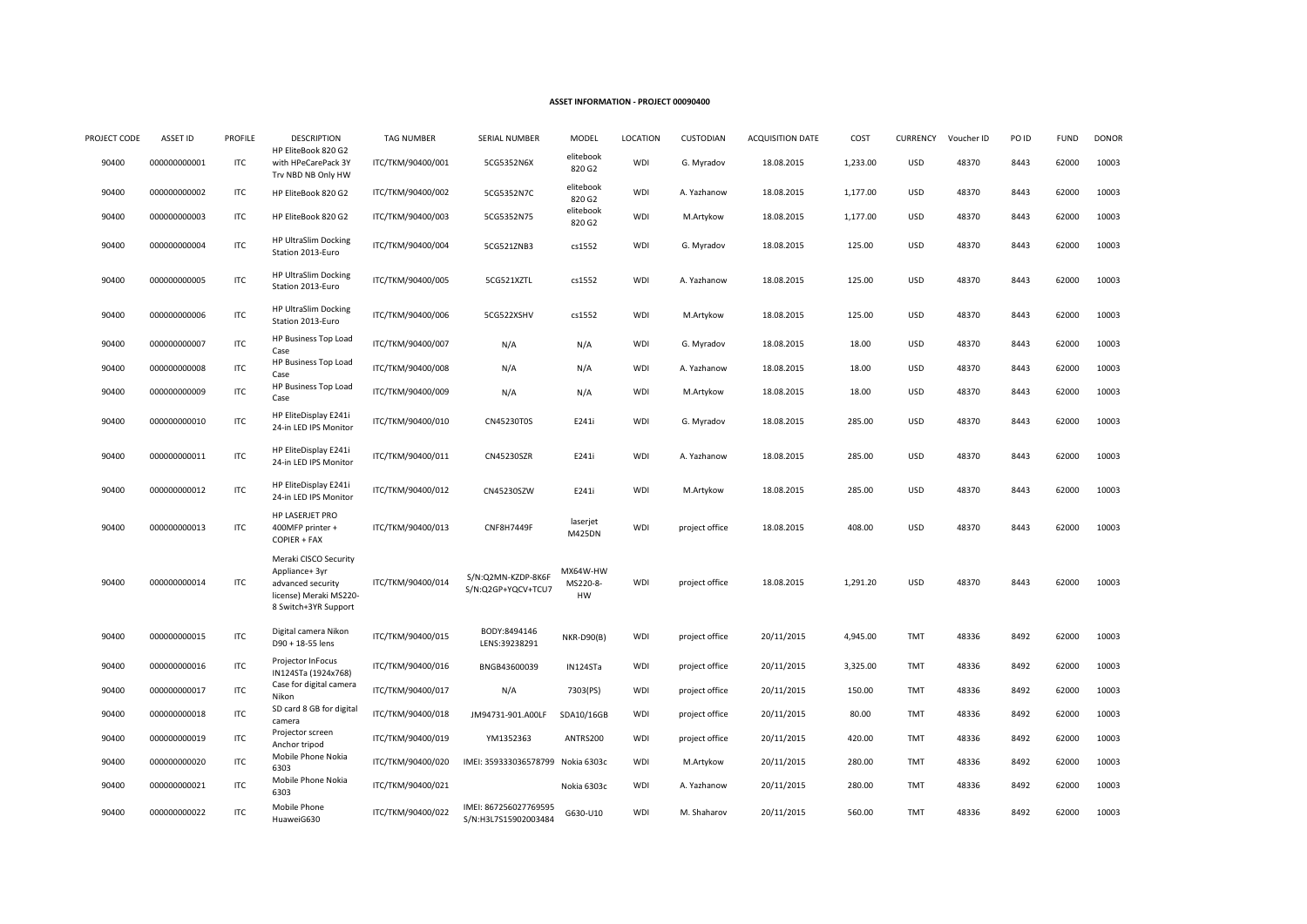| 90400 | 000000000023 | <b>ITC</b>  | Mobile Phone<br>HuaweiG630                                                                           | ITC/TKM/90400/023  | S/N:H3L7S15818001815 G630-U10 |                                  | WDI        | K.Bayliev       | 20/11/2015 | 560.00   | <b>TMT</b> | 48336 | 8492 | 62000 | 10003 | <b>DISCARD</b> |
|-------|--------------|-------------|------------------------------------------------------------------------------------------------------|--------------------|-------------------------------|----------------------------------|------------|-----------------|------------|----------|------------|-------|------|-------|-------|----------------|
| 90400 | 000000000024 | <b>ITC</b>  | SD card 8 GB for<br>mobile phone                                                                     | ITC/TKM/90400/024  |                               |                                  | WDI        | M. Shaharov     | 20/11/2015 | 45.00    | <b>TMT</b> | 48336 | 8492 | 62000 | 10003 |                |
| 90400 | 000000000025 | <b>ITC</b>  | SD card 8 GB for<br>mobile phone                                                                     | ITC/TKM/90400/025  |                               |                                  | <b>WDI</b> | K.Bayliev       | 20/11/2015 | 45.00    | <b>TMT</b> | 48336 | 8492 | 62000 | 10003 |                |
| 90400 | 000000000026 | <b>ITC</b>  | Charger used in vehicle                                                                              | ITC/TKM/90400/026  |                               |                                  | <b>WDI</b> | Project vehicle | 20/11/2015 | 50.00    | TMT        | 48336 | 8492 | 62000 | 10003 |                |
| 90400 | 000000000027 | <b>ITC</b>  | Charger used in vehicle                                                                              | ITC/TKM/90400/027  |                               |                                  | <b>WDI</b> | Project vehicle | 20/11/2015 | 50.00    | <b>TMT</b> | 48336 | 8492 | 62000 | 10003 |                |
| 90400 | 000000000028 | <b>FURN</b> | Filing cabinet semi-<br>open                                                                         | FURN/TKM/90400/001 | <b>FCM 8053</b>               | <b>FILE CABINET</b>              | <b>WDI</b> | G. Myradov      | 10/11/2015 | 749.00   | <b>TMT</b> | 48355 | 8489 | 62000 | 10003 |                |
| 90400 | 000000000029 | <b>FURN</b> | Filing cabinet semi-<br>open                                                                         | FURN/TKM/90400/002 | <b>FCM 8053</b>               | <b>FILE CABINET</b>              | WDI        | M.Artykow       | 10/11/2015 | 749.00   | <b>TMT</b> | 48355 | 8489 | 62000 | 10003 |                |
| 90400 | 000000000030 | <b>FURN</b> | Filing cabinet semi-<br>open                                                                         | FURN/TKM/90400/003 | <b>FCM 8053</b>               | <b>FILE CABINET</b>              | <b>WDI</b> | M. Shaharov     | 10/11/2015 | 749.00   | TMT        | 48355 | 8489 | 62000 | 10003 |                |
| 90400 | 000000000031 | <b>FURN</b> | Filing cabinet semi-<br>open                                                                         | FURN/TKM/90400/004 | <b>FCM 8053</b>               | <b>FILE CABINET</b>              | WDI        | A. Yazhanow     | 10/11/2015 | 749.00   | TMT        | 48355 | 8489 | 62000 | 10003 |                |
| 90400 | 000000000032 | <b>FURN</b> | Rolling chair                                                                                        | FURN/TKM/90400/005 | ROMD 40801                    | ROMA<br>MANAGER                  | <b>WDI</b> | G. Myradov      | 10/11/2015 | 1,915.00 | TMT        | 48355 | 8489 | 62000 | 10003 |                |
| 90400 | 000000000033 | <b>FURN</b> | Rolling chair                                                                                        | FURN/TKM/90400/006 | ROMD 40801                    | ROMA<br>MANAGER                  | WDI        | M.Artykow       | 10/11/2015 | 1,915.00 | TMT        | 48355 | 8489 | 62000 | 10003 |                |
| 90400 | 000000000034 | <b>FURN</b> | Rolling chair                                                                                        | FURN/TKM/90400/007 | ROMD 40801                    | <b>ROMA</b><br>MANAGER           | WDI        | M. Shaharov     | 10/11/2015 | 1,915.00 | TMT        | 48355 | 8489 | 62000 | 10003 |                |
| 90400 | 000000000035 | <b>FURN</b> | Rolling chair                                                                                        | FURN/TKM/90400/008 | ROMD 40801                    | <b>ROMA</b><br>MANAGER           | <b>WDI</b> | A. Yazhanow     | 10/11/2015 | 1,915.00 | TMT        | 48355 | 8489 | 62000 | 10003 |                |
| 90400 | 000000000036 | <b>FURN</b> | Office table                                                                                         | FURN/TKM/90400/009 | BTML 130160                   | <b>BETA DESK</b>                 | WDI        | G. Myradov      | 10/11/2015 | 1,036.00 | TMT        | 48355 | 8489 | 62000 | 10003 |                |
| 90400 | 000000000037 | <b>FURN</b> | Office table                                                                                         | FURN/TKM/90400/010 | BTML 130160                   | <b>BETA DESK</b>                 | <b>WDI</b> | M.Artykow       | 10/11/2015 | 1,036.00 | TMT        | 48355 | 8489 | 62000 | 10003 |                |
| 90400 | 000000000038 | <b>FURN</b> | Office table                                                                                         | FURN/TKM/90400/011 | BTML 130160                   | <b>BETA DESK</b>                 | WDI        | M. Shaharov     | 10/11/2015 | 1,036.00 | TMT        | 48355 | 8489 | 62000 | 10003 |                |
| 90400 | 000000000039 | <b>FURN</b> | Office table                                                                                         | FURN/TKM/90400/012 | BTML 130160                   | <b>BETA DESK</b>                 | WDI        | A. Yazhanow     | 10/11/2015 | 1,036.00 | <b>TMT</b> | 48355 | 8489 | 62000 | 10003 |                |
| 90400 | 000000000040 | <b>FURN</b> | Chest of drawers                                                                                     | FURN/TKM/90400/013 | <b>PEM 703-E</b>              | PEDESTAL                         | WDI        | G. Myradov      | 10/11/2015 | 424.00   | TMT        | 48355 | 8489 | 62000 | 10003 |                |
| 90400 | 000000000041 | <b>FURN</b> | Chest of drawers                                                                                     | FURN/TKM/90400/014 | <b>PEM 703-E</b>              | PEDESTAL                         | WDI        | M.Artykow       | 10/11/2015 | 424.00   | <b>TMT</b> | 48355 | 8489 | 62000 | 10003 |                |
| 90400 | 000000000042 | <b>FURN</b> | Chest of drawers                                                                                     | FURN/TKM/90400/015 | <b>PEM 703-E</b>              | PEDESTAL                         | WDI        | M. Shaharov     | 10/11/2015 | 424.00   | <b>TMT</b> | 48355 | 8489 | 62000 | 10003 |                |
| 90400 | 000000000043 | <b>FURN</b> | Chest of drawers                                                                                     | FURN/TKM/90400/016 | <b>PEM 703-E</b>              | PEDESTAL                         | <b>WDI</b> | A. Yazhanow     | 10/11/2015 | 424.00   | TMT        | 48355 | 8489 | 62000 | 10003 |                |
| 90400 | 000000000044 | <b>FURN</b> | File cabinet                                                                                         | FURN/TKM/90400/017 | <b>FCM 8045</b>               | <b>FCM 8045</b>                  | <b>WDI</b> | project office  | 10/11/2015 | 991.00   | <b>TMT</b> | 48355 | 8489 | 62000 | 10003 |                |
| 90400 | 000000000045 | <b>FURN</b> | Office bookcase                                                                                      | FURN/TKM/90400/018 | <b>FCM 8021</b>               | <b>FILE CABINET</b>              | <b>WDI</b> | project office  | 10/11/2015 | 448.00   | TMT        | 48662 |      | 62000 | 10003 |                |
| 90400 | 000000000046 | <b>FURN</b> | <b>COFFEE TABLE</b>                                                                                  | FURN/TKM/90400/019 | EEPS 60100                    | EPSILON                          | <b>WDI</b> | project office  | 10/11/2015 | 616.00   | TMT        | 48662 |      | 62000 | 10003 |                |
| 90400 | 000000000047 | <b>FURN</b> | Office chair                                                                                         | FURN/TKM/90400/020 | EKF 30515                     | EKOFORM<br><b>VISITOR</b>        | WDI        | project office  | 10/11/2015 | 235.00   | TMT        | 48662 |      | 62000 | 10003 |                |
| 90400 | 000000000048 | <b>FURN</b> | Office chair                                                                                         | FURN/TKM/90400/021 | EKF 30515                     | <b>EKOFORM</b><br><b>VISITOR</b> | <b>WDI</b> | project office  | 10/11/2015 | 235.00   | TMT        | 48662 |      | 62000 | 10003 |                |
| 90400 | 000000000049 | <b>FURN</b> | Office chair                                                                                         | FURN/TKM/90400/022 | EKF 30515                     | <b>EKOFORM</b><br><b>VISITOR</b> | <b>WDI</b> | project office  | 10/11/2015 | 235.00   | <b>TMT</b> | 48662 |      | 62000 | 10003 |                |
| 90400 | 000000000050 | <b>FURN</b> | Office chair                                                                                         | FURN/TKM/90400/023 | EKF 30515                     | <b>EKOFORM</b><br><b>VISITOR</b> | <b>WDI</b> | project office  | 10/11/2015 | 235.00   | <b>TMT</b> | 48662 |      | 62000 | 10003 |                |
| 90400 | 000000000051 | <b>FURN</b> | Table for meeting                                                                                    | FURN/TKM/90400/024 |                               |                                  |            | project office  |            | 739.00   | <b>TMT</b> | 48662 |      | 62000 | 10003 |                |
| 90400 | 000000000052 | <b>FURN</b> | Metalic coat rack                                                                                    | FURN/TKM/90400/025 | CST.175                       | <b>COAT STAND</b>                | <b>WDI</b> | project office  | 09/12/2015 | 400.00   | <b>TMT</b> | 48662 |      | 62000 | 10003 |                |
| 90400 | 000000000053 | <b>ITC</b>  | Notebook HP/17-<br>K250CA CPU CI-<br>7(5500U)/RAM<br>8GB/HDD 1TB/VGA N-<br>VIDIA 2GB/17.3"<br>silver | ITC/TKM/90400/028  | 5CD5113VHV                    | ENVY 17<br><b>K250CA</b>         | <b>WDI</b> | M. Shaharov     | 24/12/2015 | 3,931.00 | <b>TMT</b> | 48864 | N/A  | 62000 | 10003 |                |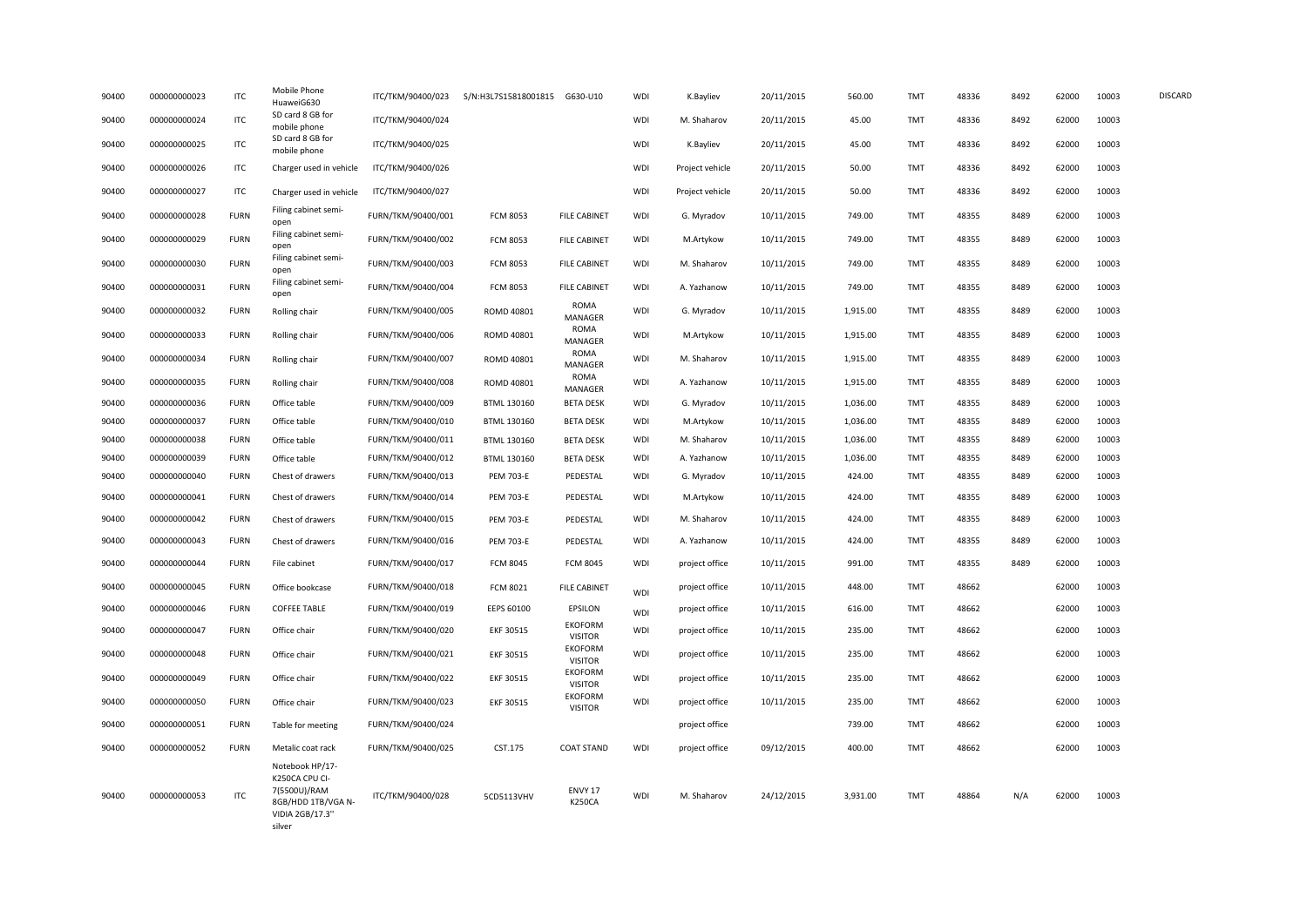| 90400 | 000000000054 | ITC         | Bag for laptop Targus<br>15,4-16", black                                                  | ITC/TKM/90400/029  | N/A                                        | CN600-61                             | <b>WDI</b>         | M. Shaharov           | 24/12/2015 | 192.00    | <b>TMT</b> | 48864                       | N/A        | 62000 | 10003 |                  |
|-------|--------------|-------------|-------------------------------------------------------------------------------------------|--------------------|--------------------------------------------|--------------------------------------|--------------------|-----------------------|------------|-----------|------------|-----------------------------|------------|-------|-------|------------------|
| 90400 | 000000000055 | <b>ITC</b>  | Printer Canon<br>$\mathbf{I}$<br>Sensys MF216N Laser<br>A4 4/1B/W cart 737 +<br>Fax + Lan | ITC/TKM/90400/030  | RWB39119                                   | <b>MF216N</b>                        | WDI                | G. Myradov            | 24/12/2015 | 1,359.00  | <b>TMT</b> | 48864                       | N/A        | 62000 | 10003 |                  |
| 90400 | 000000000056 | <b>ITC</b>  | LCD AOC<br>I2276VWM21.5"<br>IPS/1920x1080/D-<br>Sub/HDMI, black                           | ITC/TKM/90400/031  | D23E9BA002500                              | <b>I2276VWM</b>                      | WDI                | Geokdepe              | 24/12/2015 | 571.00    | <b>TMT</b> | 48864                       | N/A        | 62000 | 10003 |                  |
| 90400 | 000000000057 | <b>ITC</b>  | Keyboard Gigabyte KM-<br>7580 + Mouse Wireless                                            | ITC/TKM/90400/032  | SN144825004220                             | GK-KM7580                            | WDI                | M. Shaharov           | 24/12/2015 | 241.00    | <b>TMT</b> | 48864                       | N/A        | 62000 | 10003 |                  |
| 90400 | 000000000058 | <b>HYME</b> | AKIRA air conditioner                                                                     | HYME/TKM/90400/001 | 54936-S19HEGN1                             | AC-S<br>19HEGN1<br>SHC336+           | <b>WDI</b>         | project office        | 17/11/2015 | 1,850.00  | <b>TMT</b> | 48272                       | N/A        | 62000 | 10003 |                  |
| 90400 | 000000000059 | <b>ITC</b>  | GPS Field controller<br>Sokkia + Software                                                 | ITC/TKM/90400/033  | RF815P0074                                 | "Magnet<br>Field GPS+"<br>(software) | <b>WDI</b>         | project office        | 14/12/2015 | 17,110.00 | TMT        | 48744                       | 8512       | 62000 | 10003 |                  |
| 90400 | 000000000060 | ITC         | Megafon 4G modem                                                                          | ITC/TKM/90400/034  | G4PDW15701010173                           | M150-2                               | WDI                | project office        | 16/02/2016 | 114.00    | TMT        | 49176                       | N/A        | 62000 | 10003 |                  |
| 90400 | 000000000061 | <b>MRTV</b> | NISSAN PATROL 4WD<br>MOTOR TYPE: ZD30CR<br>(2953CC DIESEL) GL<br>5MT LHD                  | MRTV/TKM/90400/001 | CHASSIS Nº 573298,<br>Engine Nº 007302N    | TWSSLEFY61<br>UR7-HAJE               | <b>UN Building</b> | K.Bayliev             | 23/02/2016 | 22607.54  | <b>USD</b> | 49279                       | 8448       | 62000 | 10003 |                  |
| 90400 | 000000000062 | <b>FURN</b> | Office Table                                                                              | FURN/TKM/90400/026 | EEPS60100                                  | EPSILON                              | WDI                | project office        | 03/03/2016 | 700.00    | <b>TMT</b> | 49287                       | N/A        | 62000 | 10003 |                  |
| 90400 | 000000000063 | <b>FURN</b> | File cabinet semi-open                                                                    | FURN/TKM/90400/027 | <b>SCM 8021</b>                            | <b>FILE CABINET</b>                  | <b>WDI</b>         | project office        | 03/03/2016 | 500.00    | TMT        | 49287                       | N/A        | 62000 | 10003 |                  |
| 90400 | 000000000064 | <b>FURN</b> | Metalic coat rack                                                                         | FURN/TKM/90400/028 | N/A                                        | <b>COAT STAND</b>                    | WDI                | project office        | 03/03/2016 | 400.00    | <b>TMT</b> | 49287                       | N/A        | 62000 | 10003 |                  |
| 90400 | 000000000065 | <b>FURN</b> | Office chair                                                                              | FURN/TKM/90400/029 | EKF 30515                                  | <b>EKOFORM</b><br><b>VISITOR</b>     | <b>WDI</b>         | project office        | 03/03/2016 | 250.00    | <b>TMT</b> | 49287                       | N/A        | 62000 | 10003 |                  |
| 90400 | 000000000066 | <b>FURN</b> | Office chair                                                                              | FURN/TKM/90400/030 | <b>EKF 30515</b>                           | <b>EKOFORM</b><br><b>VISITOR</b>     | <b>WDI</b>         | project office        | 03/03/2016 | 250.00    | TMT        | 49287                       | N/A        | 62000 | 10003 |                  |
| 90400 | 000000000067 | Electric    | Geodetic satellite<br>receiver (GNSS) Sokkia<br>GRX-2                                     | EL/TKM/90400/001   | 1169-12237                                 | GRX-2                                | <b>WDI</b>         | project office        | 21/09/2016 | 14,889.00 | <b>USD</b> | 51733                       | 8678       | 62000 | 10003 |                  |
| 90400 | 000000000069 | Electric    | Geodetic satellite<br>receiver (GNSS) Sokkia<br>GRX-2                                     | EL/TKM/90400/002   | 1169-12249                                 | GRX-2                                | <b>WDI</b>         | project office        | 22/09/2017 | 14,889.00 | <b>USD</b> | 51733                       | 8678       | 6200  | 10003 | Acquired from AF |
| 90400 | 000000000070 | Electric    | GPS Field controller<br>Sokkia + Software                                                 | EL/TKM/90400/003   | REC15PO046                                 | SHC336                               | <b>WDI</b>         | project office        | 22/09/2017 | 4,497.14  | <b>USD</b> | according to<br>T-i/T-o rep | N/A        | 62000 | 10003 | Acquired from AF |
| 90400 | 000000000071 | <b>ITC</b>  | Mobile Phone<br>Samsung                                                                   | ITC/TKM/90400/035  | S/N: SM-J510FN/DS<br>IMEI: 358786085550442 | Galaxy J5<br>2016y                   | WDI                | K.Bayliev             | 26/09/2017 | 2,300.00  | <b>TMT</b> | 53662                       | e-req 3323 | 62000 | 10003 |                  |
| 90400 | 000000000072 | <b>ITC</b>  | Notebook, E-Port Plus,<br>14"Case, Dell USB<br>Optial mouse, Dell USB<br>keyboard         | ITC/TKM/90400/36   | Dell Latitude E6430<br>3KL38W1             | Dell Latitude<br>E6430               | UN Office          | Olga Babayeva         | 28.12.2012 | 1,495.00  | <b>USD</b> | 38093                       | 7764       | 62040 | 11602 | Acquired from AF |
| 90400 | 000000000073 | <b>ITC</b>  | Notebook, E-Port Plus,<br>14"Case, Dell USB<br>Optial mouse, Dell USB<br>keyboard         | ITC/TKM/90400/37   | Dell Latitude E6430<br>2xG38W1             | Dell Latitude<br>E6430               | UN Office          | PIU, Kira<br>Satarova | 28.12.2012 | 1,495.00  | <b>USD</b> | 38093                       | 7764       | 62040 | 11602 | Acquired from AF |